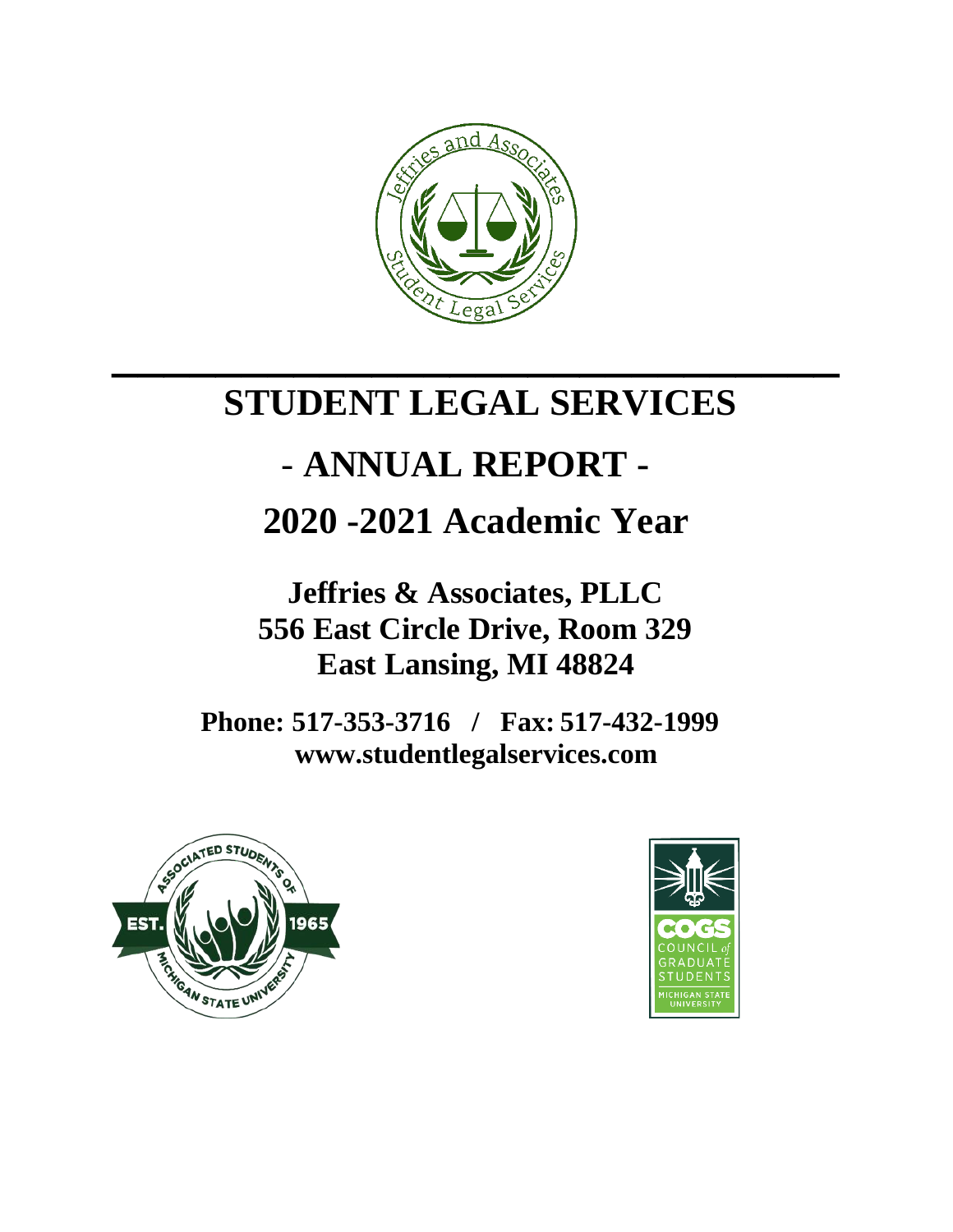

# 2020-2021 Student Legal Services Annual Report

#### "THIS HAS BEEN A CHALLENGING AND VERY DIFFERENT YEAR AT **STUDENT LEGAL SERVICES"**

## **Table of Contents**

| A.           |  |
|--------------|--|
| <sub>R</sub> |  |
| $\Pi$        |  |
| III.         |  |
| A.           |  |
| B.           |  |
| C.           |  |
| D.           |  |
| E.           |  |
| $IV_{-}$     |  |
| A.           |  |
| <b>B.</b>    |  |
| C.           |  |
| D.           |  |
|              |  |
|              |  |
|              |  |
|              |  |
|              |  |
|              |  |
|              |  |
|              |  |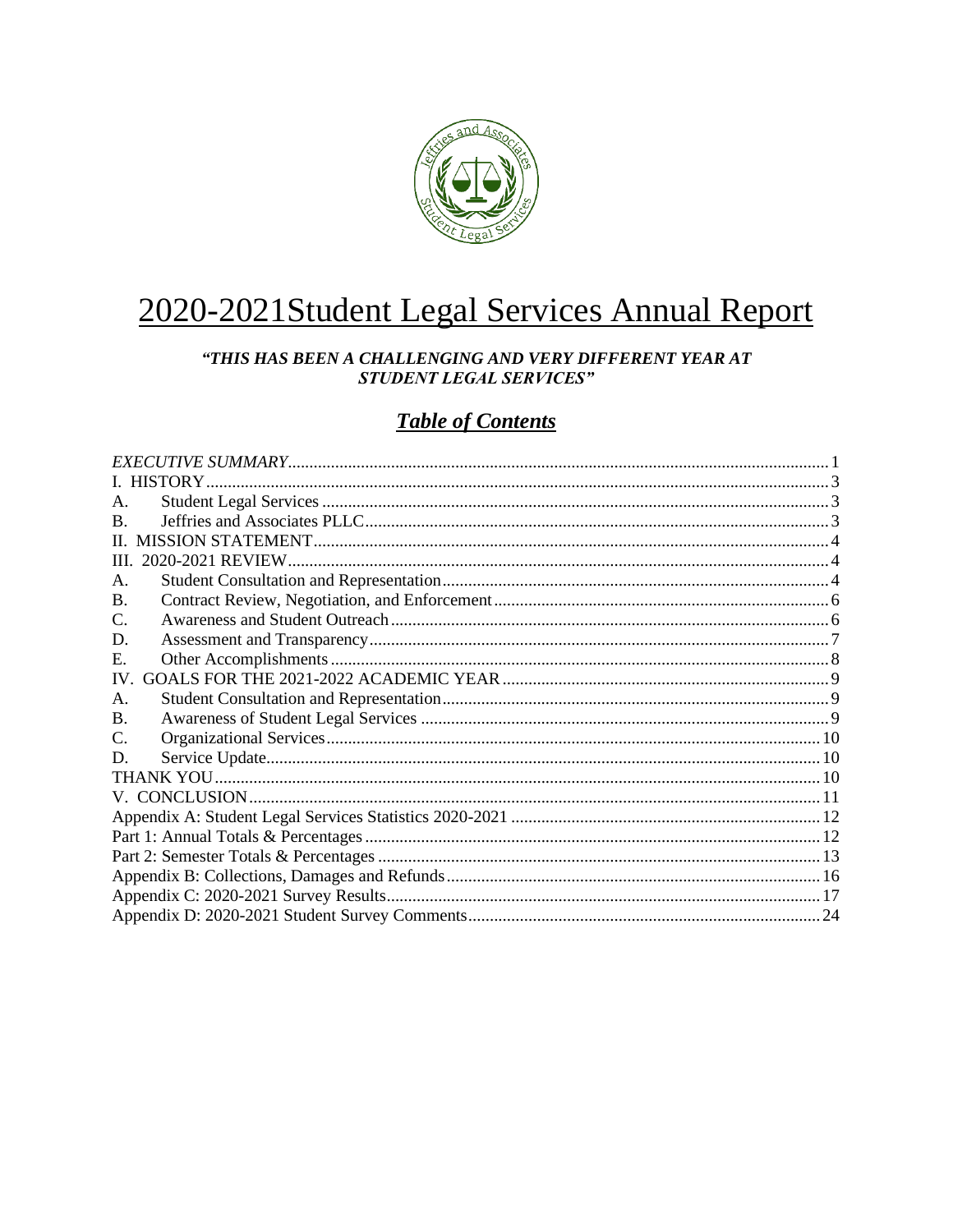## *EXECUTIVE SUMMARY*

#### *STUDENT LEGAL SERVICES 2020-2021 ANNUAL REPORT*

<span id="page-2-0"></span>This has been a very different and challenging year for Student Legal Services. In March 2020, both the Federal and State governments declared a National Emergency and State of Emergency, respectively, concerning the novel coronavirus disease (COVID-19) outbreak characterizing it as a pandemic. As a result of these declarations, Michigan State University took action to close most of its on-campus housing and convert in-person classes to virtual and online learning. Further, all non-essential Faculty and Staff were moved off campus and directed to work remotely. This action also included the prohibition of no in-person appointments and meetings, with most communication occurring via the ubiquitous Zoom call, telephone conference call, or by email. For the most part, these measures remained in place until the start of Fall Semester, 2021.

When the pandemic was declared, the first order of business for Student Legal Services was to perform an assessment of the existing legal services program and determine how to reconfigure its services to comply with Federal, State, and University guidelines. It was initially determined that Jeffries and Associates PLLC would work in-person from its offices located in the Student Services Building on campus. Further, specific technological and equipment enhancements were necessary to effectively meet the new challenges of communicating and assisting clients, courts, and the university community. Additionally, personal protective equipment (PPE) was purchased and installed throughout our offices and COVID protocols were implemented.

As to representation provided by Jeffries and Associates PLLC, a notable drop in criminal matters and a significant increase in landlord/tenant cases, particularly with graduate/professional students, occurred during this time. Moreover, several unique and consequential contractual issues involving ASMSU arose that were directly related to the pandemic. It should also be noted that this was the first time that Jeffries and Associates PLLC provided representation on matters regarding Executive Order and Emergency Order violations.

In short, over the past year Jeffries and Associates PLLC had to reinvent how it provided its services in order to continue to help and assist the undergraduate and graduate/professional students at Michigan State University, as well as the Associated Students of Michigan State University (ASMSU) and the Council of Graduate Students (COGS).

In addition to the forgoing, there are three areas of focus where changes and improvements occurred during the 2020 – 2021 academic year:

**1. Data Collection and Services.** During the past year, Jeffries and Associates PLLC implemented a new and more comprehensive data collection process regarding the services provided and time spent on each issue. The goal of this process was to obtain a better understanding of time utilization and case management. This information helped Jeffries and Associates PLLC better utilize its resources and be more effective in the services it provides to students and ASMSU and COGS.

Based on the data collected, Jeffries and Associates PLLC provided over 4,526.75 hours of legal services to students, ASMSU, and COGS. These services dealt with both criminal and civil issues and included consultation only, or both consultation and in-court representation. Most of the civil issues involved landlord/tenant – tenant/tenant disputes, but also included traffic matters, civil infractions, power of attorney for financial and healthcare, small claims, Executive Order and Emergency Order violations, and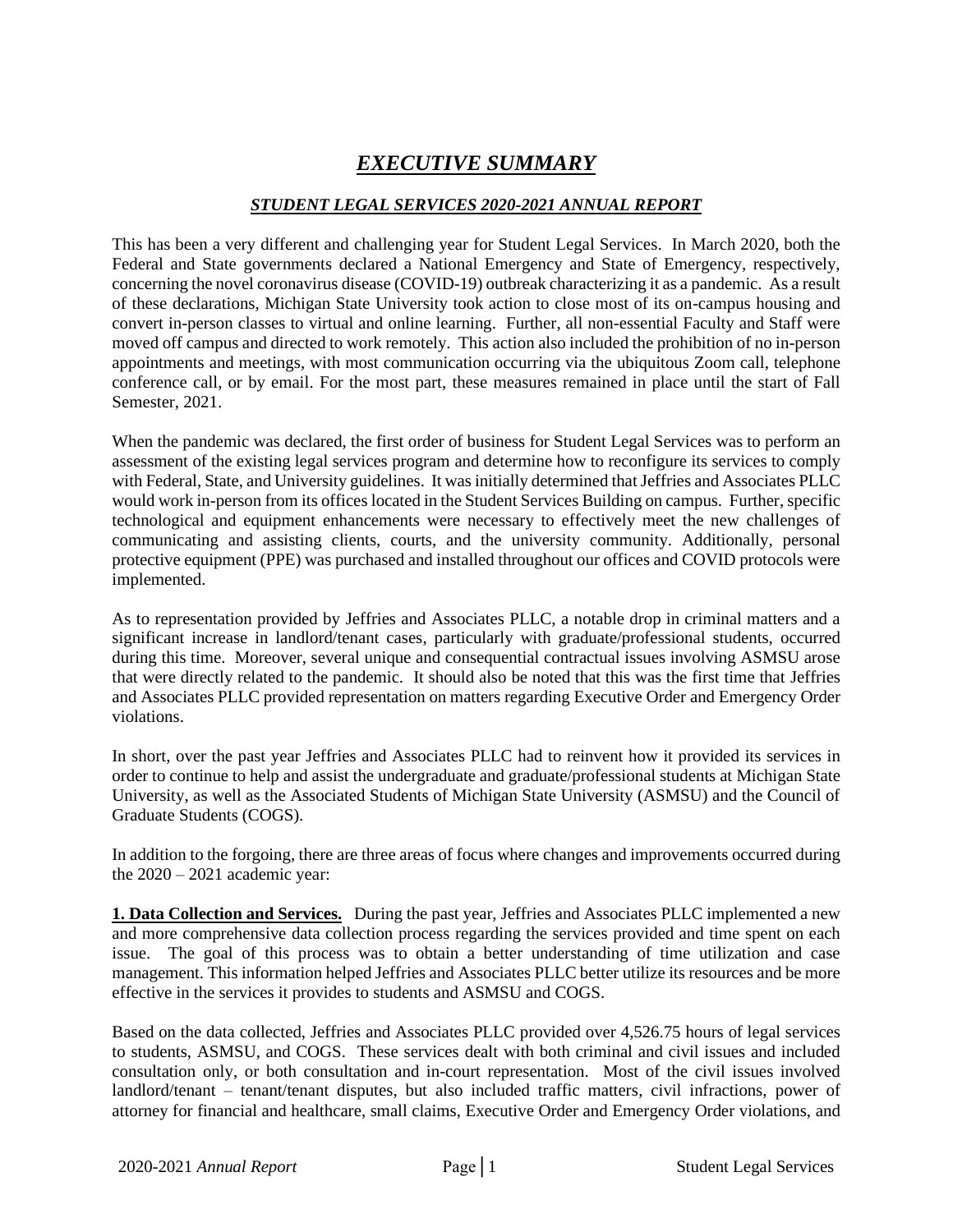immigration issues. Additionally, a greater emphasis was placed on expungement and criminal record destruction proceedings to eliminate the negative consequences a criminal conviction can have as it relates to future career and educational pursuits.

As part of its continuous improvement, Jeffries and Associates PLLC also conducted an anonymous survey which wassent to students after they used Student Legal Services. The survey measured student satisfaction and considered issues such as stress and emotional well-being felt by the student as a result of their legal situation and how our representation may have helped to reduce their anxiety. This has been a helpful tool for Jeffries and Associates PLLC to determine how it interacts with and counsels students.

**2. Technology and Communication.** Over the past two years and, in part as a result of the declarations noted above, Jeffries and Associates PLLC replaced all existing technology with new hardware and software, purchase new smart phones, and acquired the domain name: studentlegalservices.com. With these changes, Jeffries and Associates PLLC was able to adapt to a new and effective way of providing services to students, ASMSU, and COGS, as well as to meet all the requirements set forth by the University for operating on campus during the pandemic. It should be noted that ASMSU and COGS did not share in any of the costs associated with the purchase of the new hardware and software, nor costs for smart phones and domain name, which were fully paid for by Jeffries and Associates PLLC.

**3. COVID Protocols** - At the onset of the COVID declaration, Jeffries and Associates PLLC purchased and installed recommended PPE. Face coverings were utilized inside and outside of the offices, doors were locked to prevent accidental contact and possible transmission of the virus, daily health screenings were conducted by every employee, and periodic testing occurred. Client consultation and representation occurred virtually with no in-person contact. Additionally, every employee, and their family members, have received one of the approved COVID vaccines and at this time are fully vaccinated. In short, Jeffries and Associates PLLC was able to create its own "bubble environment" that has allowed it to provide its essential services on campus and in-person. All Jeffries and Associates PLLC employees and their families have remained safe and healthy throughout the entirety of the pandemic.

In addition to the previous information, this report also contains a look ahead to the 2021-2022 academic year, and outlines some of the goals and outcomes Jeffries and Associates PLLC would like to achieve in its continued service to the students at Michigan State University, as well as ASMSU and COGS.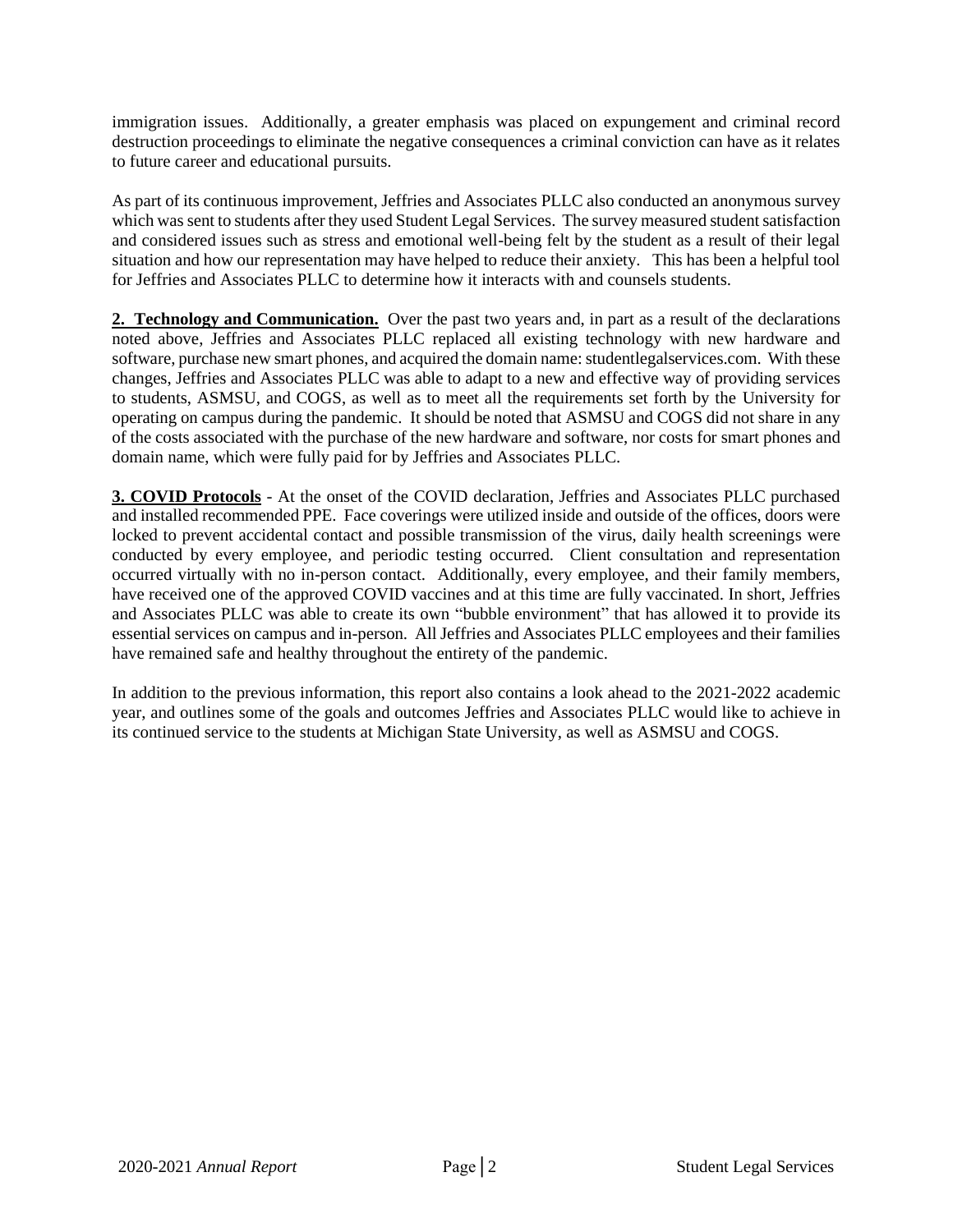## **I. HISTORY**

#### <span id="page-4-1"></span><span id="page-4-0"></span>**A. Student Legal Services**

Established in 1977, Student Legal Services is dedicated to serving the legal needs of Michigan State University students. Sponsored by Student Government – the [Associated Students of Michigan State](http://asmsu.msu.edu/)  [University](http://asmsu.msu.edu/) (ASMSU) and the [Council of Graduate Students](http://cogs.msu.edu/) (COGS) – and funded by student tax dollars, Student Legal Services provides essentially free professional legal assistance and representation to eligible students. These services include a wide variety of legal areas, such as [criminal defense,](http://studentlegalservices.com/criminal--civil-infraction-defense.html) arrest record destruction, traffic, [landlord/tenant,](http://studentlegalservices.com/landlord-and-tenant-issues.html) consumer protection, contracts, small claims, insurance, [power of](http://studentlegalservices.com/power-of-attorney.html)  [attorney](http://studentlegalservices.com/power-of-attorney.html) for health care and finance, and much more. In-court representation is also available in all district courts located in Ingham County, Michigan and is available for most traffic violations, civil disputes up to \$25,000, and misdemeanor criminal cases that are punishable by not more than one year in jail.

In addition to consultation and representation services, Student Legal Services also provides an array of informational brochures and sample legal documents. Further, upon request, Student Legal Services is available to give presentations to student and campus organizations, such as Registered Student Organizations, fraternities, and sororities. Many of Student Legal Services' [speaking engagements](http://studentlegalservices.com/speaking-engagements-preventative-law-programs--resource-fairs.html) [and](http://studentlegalservices.com/speaking-engagements-preventative-law-programs--resource-fairs.html)  [preventative law programs](http://studentlegalservices.com/speaking-engagements-preventative-law-programs--resource-fairs.html) focus on individual constitutional rights, how to deal with the police, landlord/tenant issues, and other similar topics.

#### <span id="page-4-2"></span>**B. Jeffries and Associates PLLC**

The law firm of Jeffries and Associates PLLC was formed on January 1, 2018 and assumed the responsibilities of the existing Student Legal Services contract with ASMSU and COGS. It should be noted that Brian C. Jeffries, owner and managing attorney for Jeffries and Associates PLLC, has been employed at Student Legal Services since 1984, working as its lead attorney.

In the spring of 2018, Jeffries and Associates PLLC presented ASMSU and COGS with a proposal which set forth a new vision and direction for Student Legal Services based on continuous improvement and focused on enhancing and expanding legal services to all students, as well as ASMSU and COGS. It became clear that in order to implement that vision, a new legal services contract needed to be negotiated. To that end, ASMSU and COGS solicited a response to a *Request for Information & Proposal to Provide Legal Services* from attorneys located in Ingham County and the surrounding area. As a result of that competitive process, Jeffries and Associates was awarded a 5-year contract which began on July 1, 2018.

To implement its vision and have real change, Jeffries and Associates PLLC recognized the need for a highly qualified and experienced legal team. In January 2019, an additional attorney, David W. Meyers, was hired who has more than 15 years of experience practicing law, including working extensively with students. A Legal Administrative Assistant, Stephanie Heap, who is currently enrolled in the Paralegal program at Lansing Community College and has several years of experience working in the criminal and civil divisions of the 12<sup>th</sup> District Court of Jackson County, was also hired. With these changes, Jeffries and Associates PLLC has over 50 years of combined legal experience representing students. Moreover, with that experience, Jeffries and Associates PLLC has developed a unique understanding of the needs and challenges facing students, as well as the complex organizational structures and operational methods of ASMSU and COGS.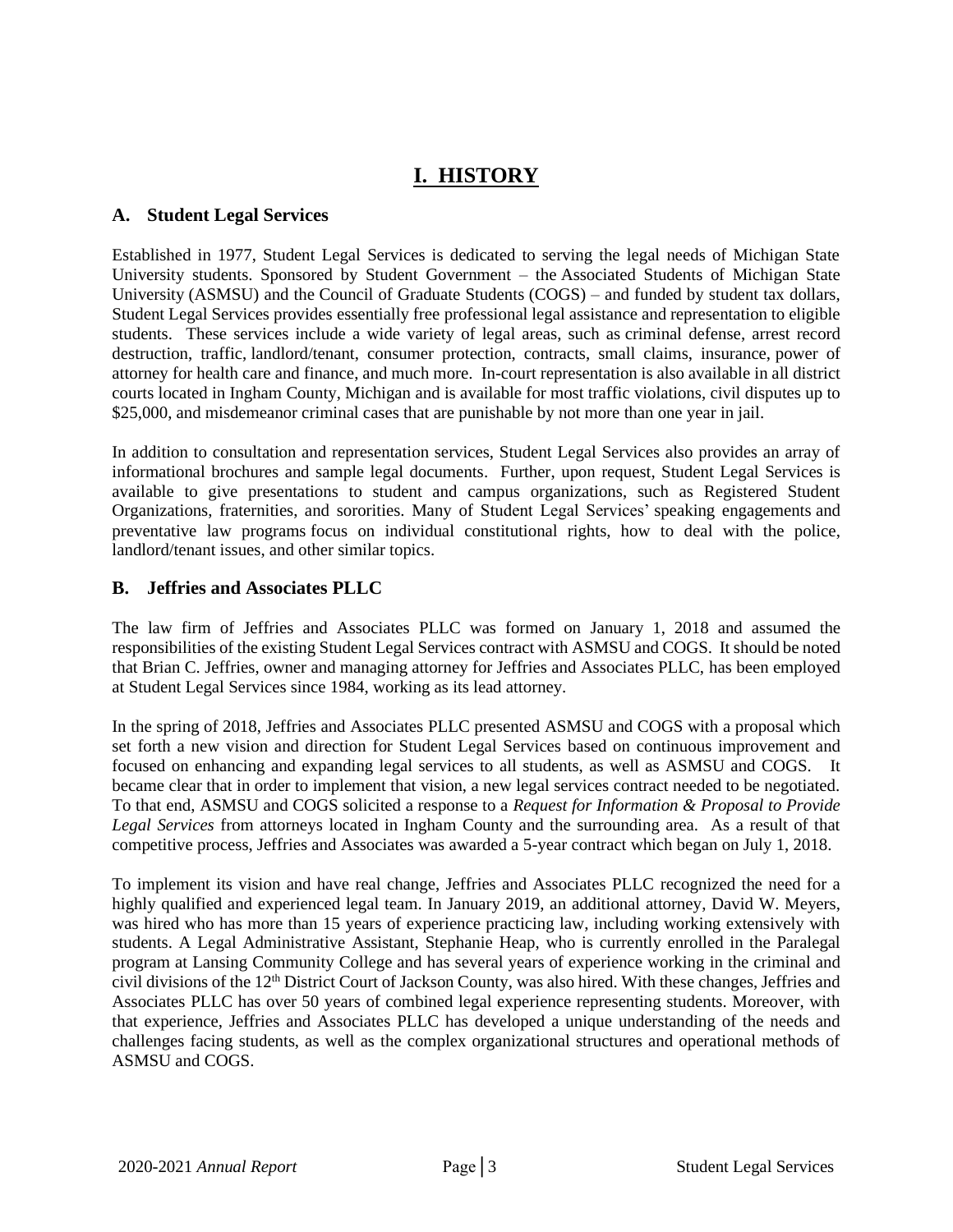## **II. MISSION STATEMENT**

<span id="page-5-0"></span>Our Mission at Jeffries and Associates PLLC is to help students resolve their legal situations so that they can focus on school. We do this by providing high quality legal services through an easily accessible program that is responsive to their needs as clients and respectful of them as students. We also strive to educate students about their rights, responsibilities, and the legal system, through consultation and outreach efforts so that they can avoid legal problems in the future. Jeffries and Associates PLLC is committed to the advancement and legal protections of students and student rights, and to provide ASMSU and COGS with legal advice and support necessary to ensure the continuation of their missions to serve the needs of the student body at Michigan State University.

The practical aspects of providing legal services to students, ASMSU, and COGS involves dealing with ethical and legal conundrums that are intrinsic to removing or reducing barriers to organization and student success. In implementing its mission, Jeffries and Associates PLLC not only focuses on protecting the legal rights of students, but also counsels students on what are often a very stressful situations that can spill over into many facets of a student's life. Jeffries and Associates PLLC uses a balanced approach in providing legal services that includes education, consultation, and representation. This approach results in students making more informed decisions about their current legal issues, as well as instills decision-making processes and experiences that they will be able to use throughout the rest of their lives. Jeffries and Associates PLLC, like ASMSU and COGS, is passionate about its mission and the students we serve.

### **III. 2020-2021 REVIEW**

#### <span id="page-5-2"></span><span id="page-5-1"></span>**A. Student Consultation and Representation**

As noted above, Jeffries and Associates PLLC implemented a new and more comprehensive data collection process regarding the services provided and time spent on each issue. The goal of this process was to obtain a better understanding of time utilization and case management. Additionally, because of COVID, the methods and practices of how Jeffries and Associates PLLC provided these services were transformed from a traditional "in-person" approach to a "virtual - online" focus. The biggest impact to our services was the significant increase in time it took to handle all aspects of a client's case. This included how much time was spent to consult with a client, Zoom representation in court appearances and hearings, and production of webinars to address speaking engagements, preventative law programs, and resource fairs.

Based on our data collection, during the  $2020 - 2021$  academic year, Jeffries and Associates PLLC provided the following level of services:

- 2,546.50 hours or 56.25% of all services were provided to undergraduate students.
- 566.00 hours or 12.50% of all services were provided to graduate/professional students.
- 1,159.00 hours or 25.61% of all services were provided to ASMSU.
- 255.25 hours or 5.64% of all services were provided to COGS.

Accordingly, for this annual reporting period a combined total of 3,705.50 hours or 81.86% of services were provided to ASMSU and undergraduate students and a combined total of 821.25 hours or 18.14% of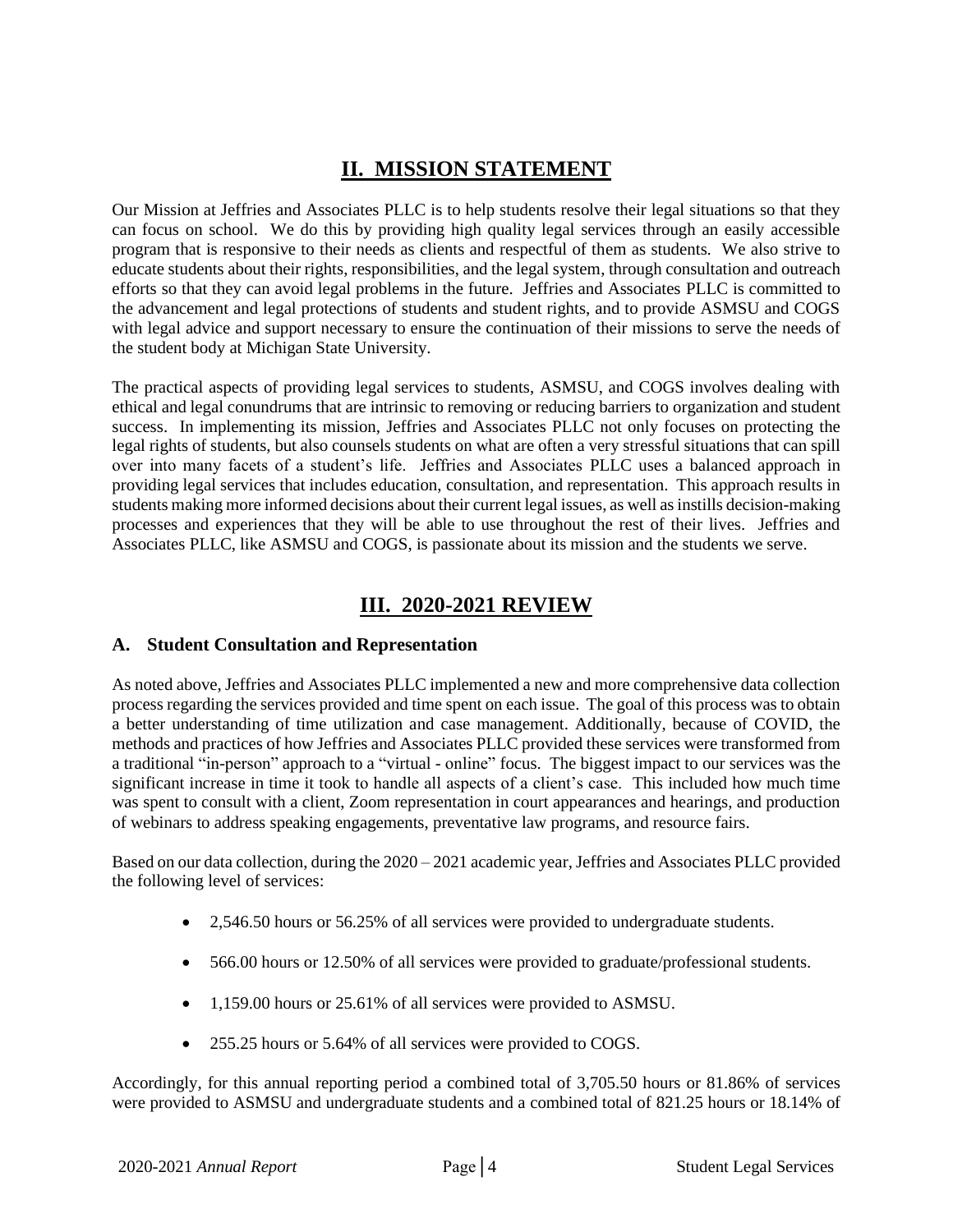services were provided to COGS and graduate/professional students.<sup>1</sup> A more detailed breakdown of the services provided based on time and percentages is provided in Appendix A – Student Legal Services **Statistics** 

The reported services include civil, civil infraction, and criminal representation for students as well as organizational assistance and representation provided to ASMSU and COGS. A description of these services follows:

 **1. Civil Matters** - Because of the pandemic and the University's decision to implement virtual and online learning, many students who signed a housing lease the year before COVID did not return to East Lansing but stayed home to learn remotely. This resulted in a significant increase in landlord/tenant – tenant/tenant disputes, particularly involving graduate/professional students, and included eviction proceedings, security deposit issues, and sublease agreements.

Although we had many successful and positive results, the practice in East Lansing of signing leases early (during the month of October for leases which begin the month of August of the next year) put students at a real disadvantage when resolving and negotiating housing matters caused by the pandemic.

Additional civil matters for which Jeffries and Associates PLLC provided representation and consult included small claim cases; powers of attorney for finance and healthcare; immigration, collections and consumer issues; emotional support animal matters; and contract review.

 **2. Civil Infraction Matters** - Student Legal Services also handled civil infraction issues which included traffic and parking cases, civil infractions such as noise, open alcohol, litter, and MIP charges, and Executive Order and Emergency Order violations.

 **3. Criminal Matters** – As noted above, a noticeable drop in criminal matters occurred this year as compared to past years. That said, Jeffries and Associates PLLC provided consultation and representation of students regarding various criminal issues including drunk driving, noise violations, disorderly conduct matters ranging from drunk and disorderly to false identification to a police officer, and many other offenses. Additionally, a greater emphasis was placed on expungement and criminal record destruction proceedings to eliminate the negative consequences a criminal conviction can have as it relates to future career and educational pursuits.

 **4. Organizational Legal Services** - During the past year, Jeffries and Associates PLLC continued to work with ASMSU and COGS by providing day-to-day consultation and advice. These services included working with ASMSU and COGS officers, boards, and departments, as well as assisting in areas concerning operational issues and other needs. Jeffries and Associates PLLC was also available, upon request, to assist in the review and update of the Constitution, Bylaws, and Codes of Operations of each organization, including review of other documents intrinsic to their operation. Of particular note, legal advice via Skype or Zoom is a service developed at the specific request of COGS for graduate and professional students who attend classes off campus. It has received sporadic use over the past couple of years and increased marketing and awareness of this service is warranted and will help increase use.

<sup>&</sup>lt;sup>1</sup> This was the first full year that reported service levels by time via data collection utilizing service and matter codes. As with any new process, periodic adjustments had to be made to fully capture all data. As such, the hours presented within this report are to be considered conservative results for this year.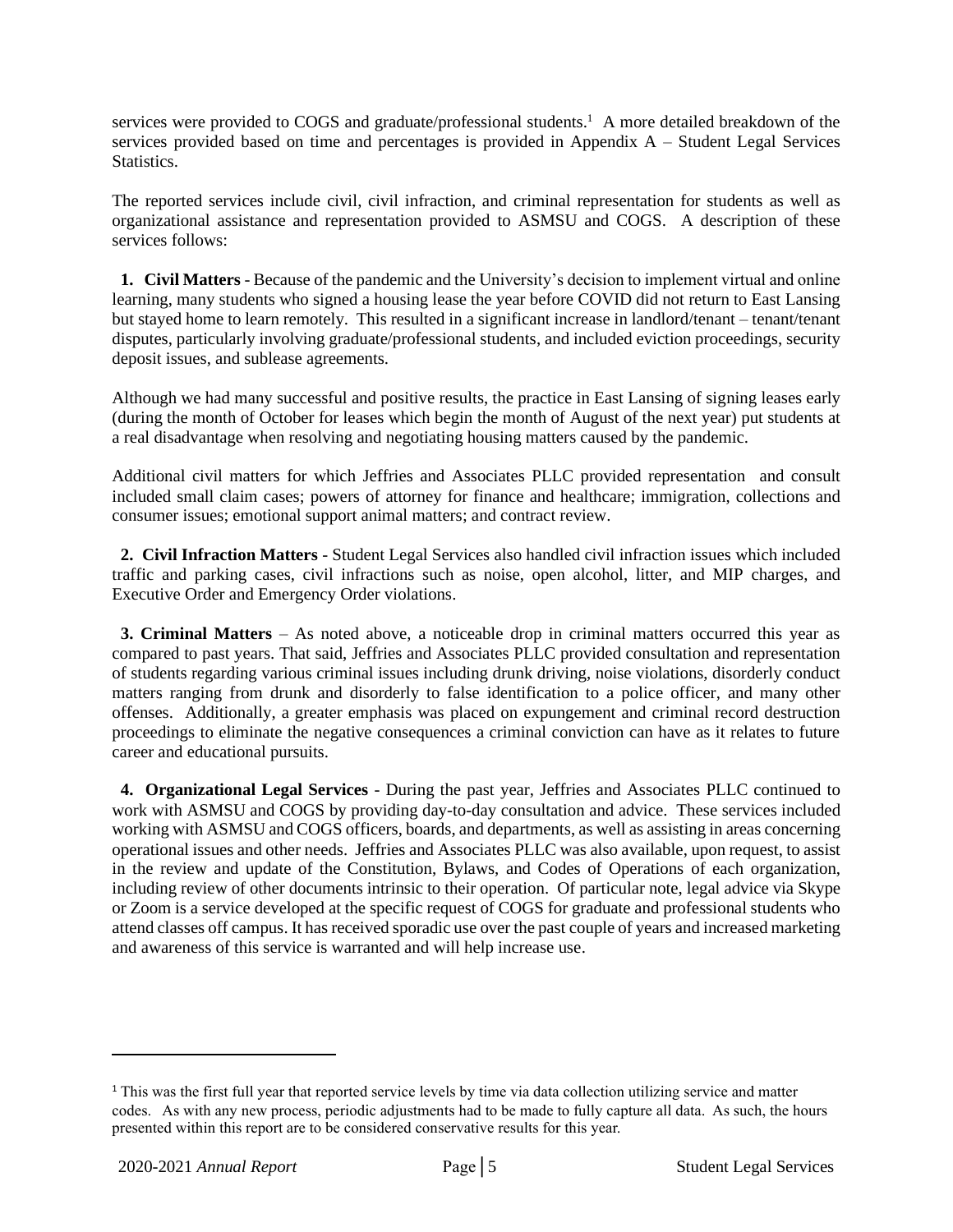#### <span id="page-7-0"></span>**B. Contract Review, Negotiation, and Enforcement**

A significant part of Jeffries and Associates PLLC organizational work with ASMSU this year involved the review, negotiation, drafting, and enforcement of its vendor and professional services contracts. These contracts form the basis of ASMSU's programing and services that it provides to the undergraduate student body. This past year, Jeffries and Associates PLLC negotiated and drafted new agreements for ASMSU's Safe Ride Program which included a contract with Dean Transportation for providing the program's transportation services and a separate contract with TransLoc for providing the program's dispatch software.

In addition, after a thorough and comprehensive RFP process, Walsworth Publishing Company was awarded a contract for the publication of the *Red Cedar Log* yearbook and a separate contract was negotiated with Lauren Studios for the production of senior photographs that appear in the yearbook. It should be noted that with the approval of the Walsworth contract, the yearbook went from a Fall delivery book to a Spring delivery book. This transition alone is a game changer and will resolve many of the distribution issues associated with the book, as well as increase senior class participation. That participation, along with the inclusion of paid parent and commercial advertisements, will go a long way in sustaining the financial and operational future of the *Red Cedar Log*.

A new agreement with USA TODAY was also negotiated and finalized that secured the continuation of ASMSU's Newspaper Readership Program on campus. Finally, a new contract with The Princeton Review was signed for ASMSU's Test Prep service. It should be noted that all of ASMSU's contracts have been renegotiated to align with its tax year meaning that all contracts will be up for renegotiation/renewal by no later than June 2023.

The pandemic, along with the federal, state, and university guidelines, resulted in the shutdown of several ASMSU services. On March 16, 2020, ASMSU's Safe Ride program was shuttered for the remainder of the Spring Semester. Initially, payments of the remaining amounts owed for transportation and software costs were demanded by the various vendors. Based on the *force majeure* provisions Jeffries and Associates PLLC negotiated on behalf of ASMSU, ASMSU saved/recovered the following:

- \$30,000.00 reduction in the 2019-2020 Dean Transportation annual payment.
- \$15,130.25 recovery from TransLoc for paid but unused software services.
- \$13,650.00 overall reduction in TransLoc annual software costs for the 2021 2023 service years.

 As of this reporting period, Jeffries and Associates PLLC has been responsible for the recovery of over \$155,000.00 on behalf of ASMSU by enforcing the terms and conditions of various vendor and professional service contracts. See Appendix B - Collections, Damages, and Refunds for a breakdown by vendor and amounts recovered.

#### <span id="page-7-1"></span>**C. Awareness and Student Outreach**

 A primary goal of Jeffries and Associates PLLC has been to elevate the awareness and presence of Student Legal Services within the University community, thereby increasing student use. This effort includes emphasizing that Student Legal Services is a joint program of ASMSU and COGS which is completely funded with student tax dollars. To help accomplish that goal, during the past several years Jeffries and Associates PLLC has implemented an aggressive branding and marketing program. As noted above, a new domain name was purchased by Jeffries and Associates and used as a basis for a new e-mail account, as well as the development and launch of its new website, www.studentlegalservices.com. Jeffries and Associates PLLC also created a new logo or brand for Student Legal Services. This logo has been incorporated into all its marketing and print materials which have also been updated and refreshed.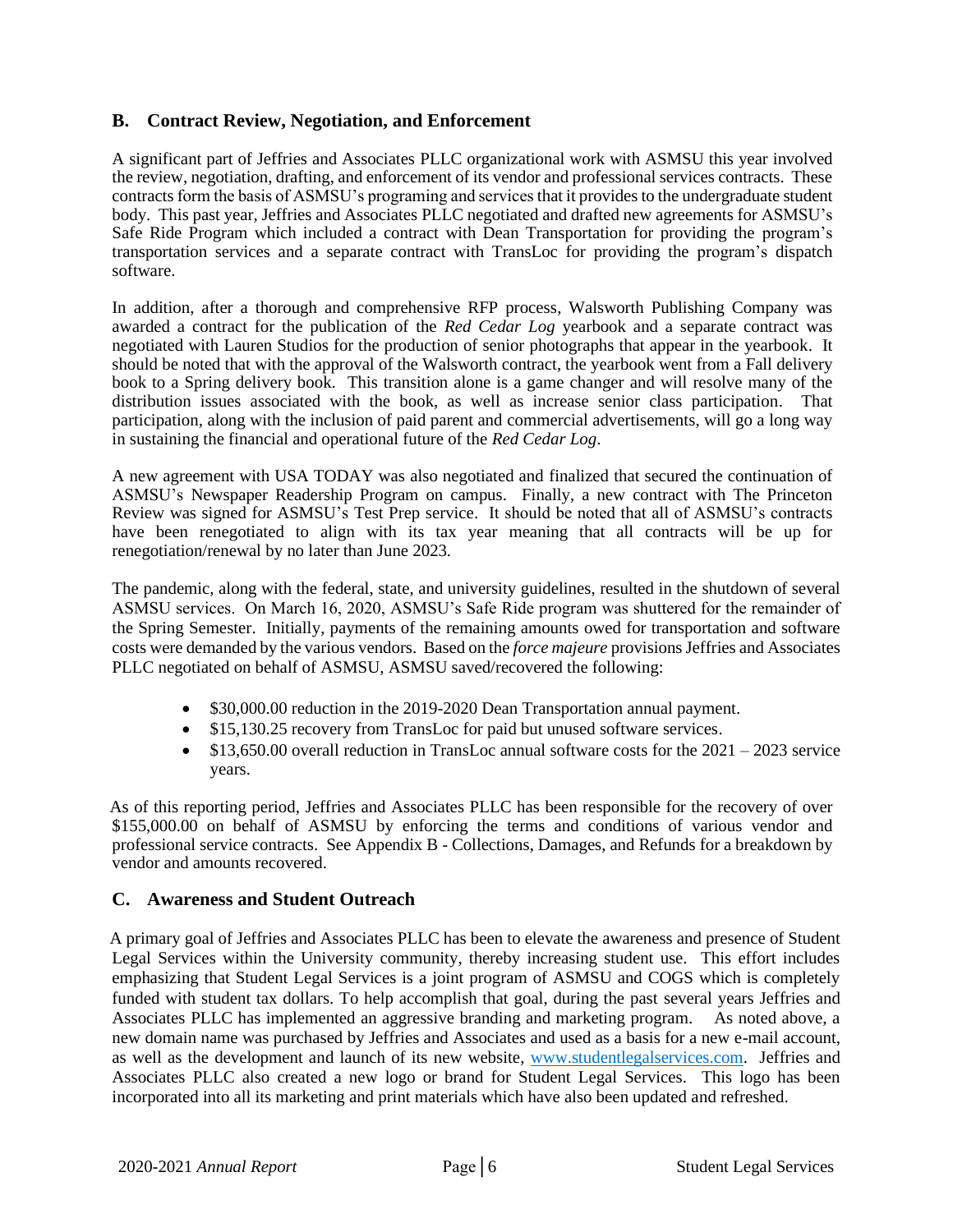Jeffries and Associates PLLC very much appreciates the inclusion of a link to its website on the ASMSU and COGS websites, as well as the 54-B District Court website, which has assisted in our marketing and outreach efforts. Moreover, the inclusion and participation of Student Legal Services on ASMSU's various social media platforms has also helped to increase students' awareness of the free legal services available to them at Michigan State University.

#### <span id="page-8-0"></span>**D. Assessment and Transparency**

Jeffries and Associates PLLC is committed to the continuous improvement of Student Legal Services. To aid in that process, Jeffries and Associates PLLC created a post-service survey which is sent to students who use Student Legal Services. The survey is not mandatory, is anonymous, and was implemented throughout the 2020 – 2021 academic year. The survey measures student satisfaction and considers issues such as stress and emotional well-being felt by the student as a result of their legal situation and how Jeffries and Associates PLLC's representation may have helped to reduce their anxiety. The results of the survey can be found in Appendix C - 2020-2021 Survey Results. Of particular note, 100% of the respondents agree that "Student Legal Services is a valuable service for students". Survey results will be updated regularly and posted on our website. The following are a few of the comments provided by students regarding their experience using Student Legal Services:

- *"I just wanted to thank you so much for helping me through this. That was the longest 15 months of my life, and I am so incredibly grateful that you worked to do everything you could to make things better. Because of you, I am able to finally move on from a stuck phase and chase my dreams! Thank you so much for everything Mr. Jeffries. There simply are not enough words to thank you. Thank you, thank you x 3000!"*
- *"Mr. Meyers, I just wanted to say thank you and express how grateful I am for everything you did for me. It has not been an easy time for my family and me. Without your help and kindness through this whole process, I probably would have ended up with \$1000's less in my bank account and a lot of other problems. I hope you understand how truly grateful I am for getting the opportunity to have someone as dedicated as you to help me!"*
- *"The attorneys were very helpful and understanding and were always willing to answer questions which was comforting in this stressful situation. I'm very thankful for their service and it made at least that aspect of it less stressful since finding and paying a good lawyer as a student can be difficult!"*
- *"I have so much gratitude for every person working with student legal services that worked on my case. I had no idea about anything court related until I met with my attorney. The front desk person was amazing as I called many times to confirm times and dates with them and they were more than willing to send extra emails, call off duty attorneys and return phone calls within 10 minutes. My attorney called my personal cell to update me, or I was forwarded to them from the front desk within minutes if I had any questions about the case. I was told every step to obtain all the information I needed before I met my attorney and then steps to get additional footage (body cam). I am so thankful for how my case turned out (totally dismissed) and the respect I was given throughout the whole situation."*
- *"Student Legal Services has great attorneys that made my process of dealing with my legal issues a lot smoother. Very professional, and caring people."*

This survey has been a useful and helpful tool as we look at how we interact and counsel students with the goal of improving services at Student Legal Services.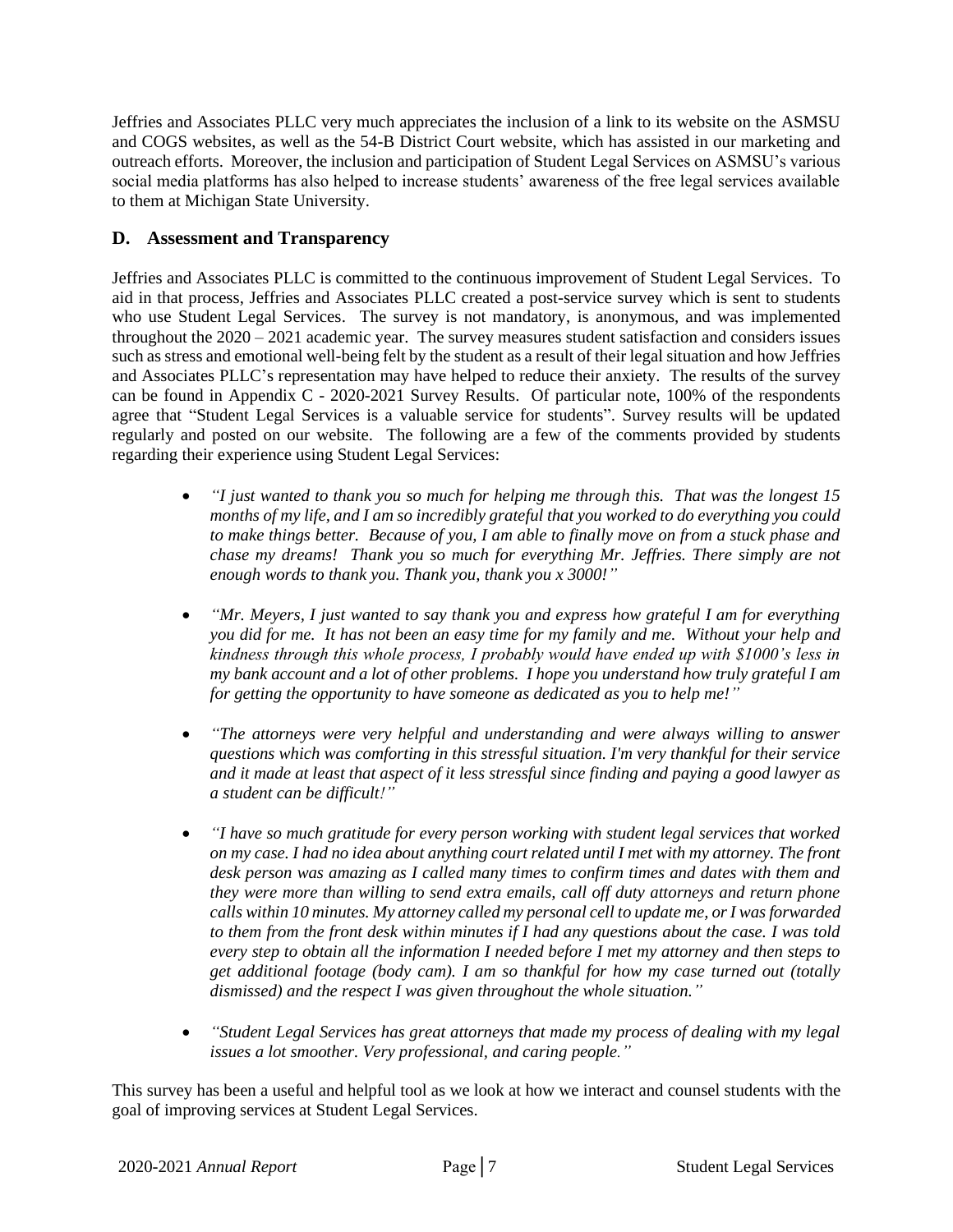#### <span id="page-9-0"></span>**E. Other Accomplishments**

Notwithstanding the challenges and issues presented by the pandemic and resulting limitations as to how Jeffries and Associates PLLC provided its services, some other achievements obtained by Student Legal Services throughout the 2020 – 2021 academic school year include:

**1. Realignment of the City of East Lansing's Plea Bargain Polices with other jurisdictions located in Ingham County -** This was a project initiated by former ASMSU President Mario Kakos and further advanced by former ASMSU President Abii-Tah Bih requesting Jeffries and Associates PLLC to provide a student focused analysis and comparison of the City of East Lansing's plea bargain policies with all other plea bargain policies implemented by other municipalities in Ingham County. See Appendix D – Jeffries and Associates PLLC Plea Bargain Analysis. Four findings were revealed:

- The City of East Lansing imposes significantly higher fines and costs than any other unit of government in Ingham County.
- The City of East Lansing is the only unit of government in Ingham County which imposes an additional penalty of "conditional dismissal" as part of a plea bargain*.*
- The City of East Lansing is the only unit of government in Ingham County which does not follow a District Court authorized fine and cost schedule or a schedule that has been approved by ordinance.
- The City of East Lansing is the only unit of government in Ingham County that requires a defendant to waive significant legal rights and make an admission of guilt in order to receive a plea bargain to a reduced charge of a civil infraction.

 ASMSU and Jeffries and Associates PLLC met numerous times with the East Lansing City Council and successfully obtained real and significant changes to the City's plea bargaining policies. These changes included the reduction in fines and costs of civil and criminal violations and eliminated the practice of issuing multiple charges arising out of the same incident consistence with all other jurisdictions in Ingham County. Moreover, the practice of adding a "conditional dismissal" as part of a plea bargain as well as requiring the waiver of significant legal rights in order to obtain a civil infraction was also eliminated.

 **2. Legislative research and advocacy –** Jeffries and Associates PLLC was tasked by ASMSU's Governmental Affairs Department to help research and advocate for the following issues:

- Reallocation and donation of undistributed excess food produced by on-campus dining halls.
- Elimination of the Tampon Tax in Michigan.
- Creation of local ordinance (ORD. 1500) that prohibits the showing of a leased premises to prospective tenants, as well as the signing of any subsequent lease until 180 days of the current lease period has passed.

It must be noted that on April 23, 2021, Brian Jeffries and David Meyers received ASMSU's Governmental Affairs Department Internal Collaborator Award for their service and assistance to the Department. We very much appreciate and are thankful for this recognition and acknowledgement.

 **3. Presentations and Resource Fairs** – As noted several times within this report, providing services to students, ASMSU, and COG during the pandemic has been a challenge, and providing presentations and attending resource fairs were no exception. During this year, the number of requests for presentations and the opportunity to participate in resource fairs were significantly reduced from past years. Moreover,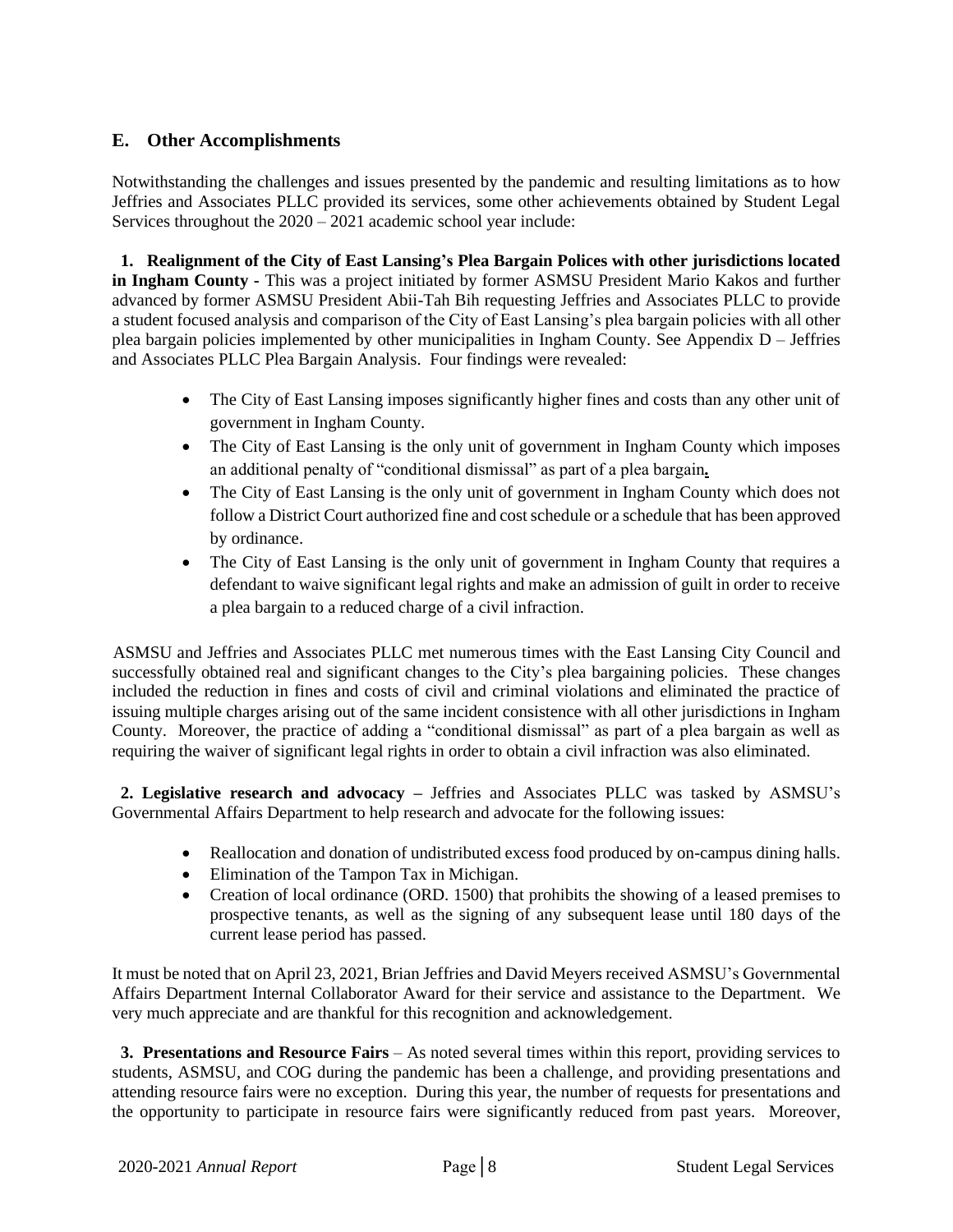without the ability to meet in-person, virtual appearances via Zoom and webinars were utilized to communicate and provide information. These methods were employed by Jeffries and Associates PLLC when it participated in the Graduate Student Resource Fair and the Off Campus Housing Fair.

 **4. National Student Legal Service Organization** – During the past year, Jeffries and Associates PLLC joined with the National Student Legal Service Organization which is a group of attorneys and legal professionals who currently work or previously worked at Student Legal Service offices on campuses and universities across the United States. This relationship has enabled Jeffries and Associates PLLC to create a network with other Student Legal Services professionals in order to communicate and share ideas and experiences regarding current legal issues facing students. Housing and rental matters as well as issues surrounding the name, image, and likeness policy were some of the subjects covered this year.

## **IV. GOALS FOR THE 2021-2022 ACADEMIC YEAR**

#### <span id="page-10-1"></span><span id="page-10-0"></span>**A. Student Consultation and Representation**

 The primary focus of Student Legal Services will continue to be providing legal consultation and representation of all students at Michigan State University. With the experience obtained through the implementation of its data collection process last year, Jeffries and Associates PLLC has made several changes, not only in its collection practices, but in further refinement of its matter and issue codes, as well as estimated service times. These changes will result in a more comprehensive data collection process that will help Jeffries and Associates PLLC to better utilize its resources and be more effective in the services it provides to students and ASMSU and COGS. Each year, this information will be made available to ASMSU and COGS and become part of a statistical analysis performed by Jeffries and Associates PLLC.

 Jeffries and Associates PLLC will continue to work from its office in the Student Services building and offer consultation and representation virtually. Jeffries and Associates PLLC will continue to comply with all university COVID requirements as well as those established by the courts. As such, all employees at Jeffries and Associates PLLC are fully vaccinated and it is our hope and desire that we can return to inperson consultation and representation as soon as possible.

#### <span id="page-10-2"></span>**B. Awareness of Student Legal Services**

Jeffries and Associates PLLC will continue to promote Student Legal Services as a vital and valuable service sponsored by ASMSU and COGS. Awareness through outreach including marketing, speaking engagements, and tabling events will continue. Outlined below are some of the goals set by Jeffries and Associates PLLC to increase student awareness of Student Legal Services in 2021-2022:

- Update and refresh our website, [www.studentlegalservices.com,](http://www.studentlegalservices.com/) which will include information about Student Legal Services, ASMSU and COGS, as well as provide legal updates, campus and community resource information, and more.
- Continue to publish and distribute the "Parent's Playbook" that will be offered on our website at [www.studentlegalservices.com.](http://www.studentlegalservices.com/) This document is designed to inform parents of the free legal services that are available to their students at Student Legal Services.
- Partner with ASMSU and COGS in their focused marketing and social media efforts by utilizing platforms such as Instagram, Twitter, and Facebook.
- Distribute informational cards to be utilized by the courts to provide information to students about Student Legal Services.
- Engage members of the ASMSU's General Assembly and the COGS' Full Council to help inform their constituents about the importance and value of Student Legal Services.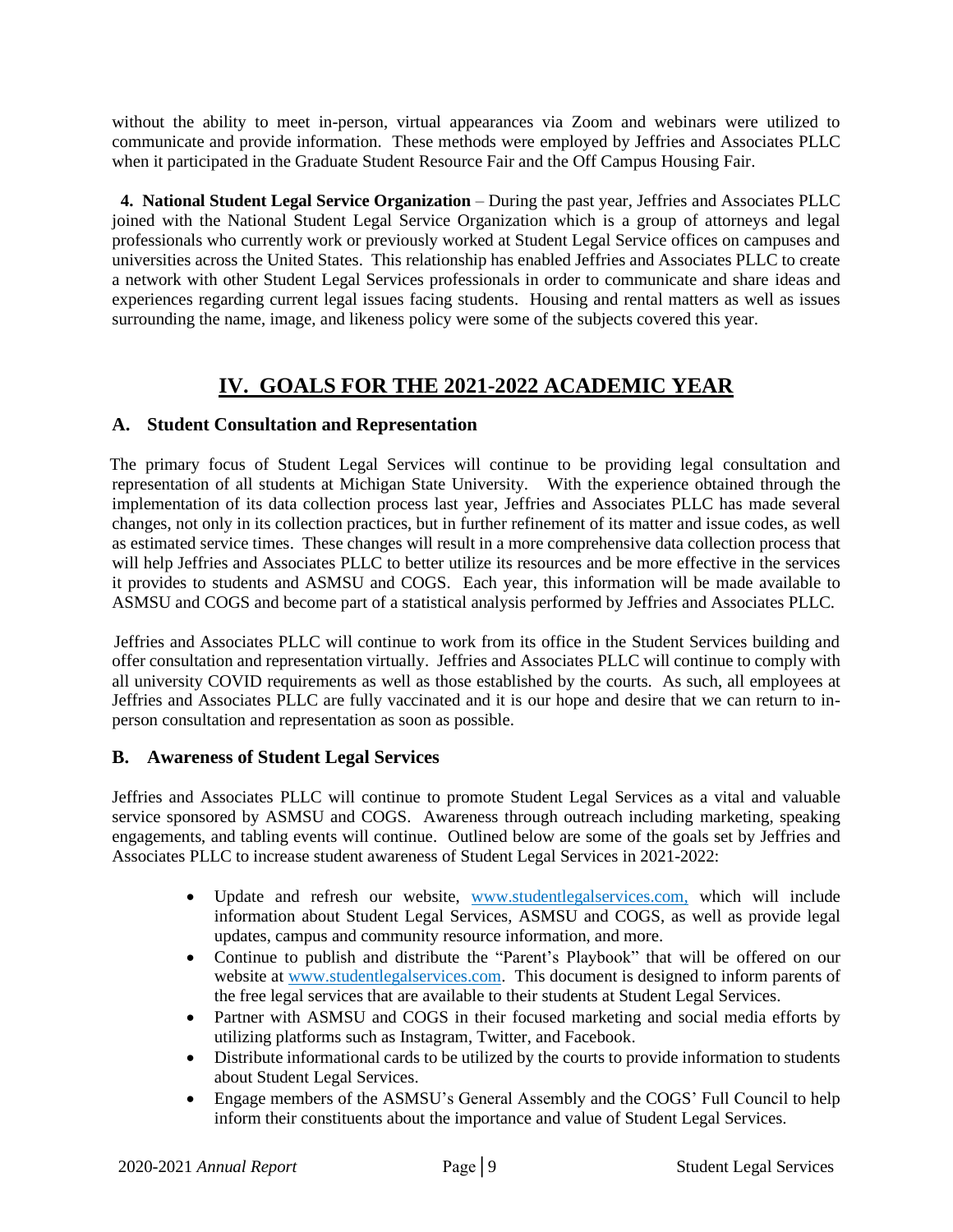#### <span id="page-11-0"></span>**C. Organizational Services**

Jeffries and Associates PLLC will continue to assist ASMSU and COGS in their missions to serve students. In that regard, Jeffries and Associates will continue to meet regularly with the officers of the organizations to review legal issues and attend meetings upon request. These services will also include contract review, negotiation, and enforcement.

#### <span id="page-11-1"></span>**D. Service Update**

Jeffries and Associates PLLC continuously reviews and updates the services it provides to students and ASMSU and COGS. This year, part of that review will include:

- Last year, Jeffries and Associates PLLC implemented a new Power of Attorney (POA) service for both medical and financial issues. This free service has saved students hundreds of dollars in preparation fees which would otherwise be paid to a private attorney for the same service. Because of the success of this service, Jeffries and Associates PLLC will again this year highlight and promote this service to all students.
- Over the past year, there have been many changes to Michigan's expungement laws. The purpose behind these changes is to allow persons who have committed nonviolent crimes to get their records wiped clean. The benefits and impact of a clean record are enormous and can assist students who have made minor mistakes to have these issues removed or sealed from the view of potential employers and insurance companies. Jeffries and Associates PLLC is currently reviewing these changes to determine how we can best assist students with these matters.
- Jeffries and Associates PLLC recently received a request to assist in the development of a program designed to help international students to deal with the legal challenges they face in the area of housing and leasing matters. We look forward to working with all the stakeholders to create a useful and effective tool to assist these students.

## **THANK YOU**

<span id="page-11-2"></span>In October 2020, Jeffries and Associates PLLC received a badly needed update to its reception area. Thanks to ASMSU, a new workstation was installed along with a new seating arrangement for clients, and other critical office furniture. These improvements have created a more professional work environment as well as provided a secure and safe workplace for all of us at Jeffries and Associates PLLC.

A special shout-out goes to Erik Millard, Assistant Director of Student Life and Student Government Advising. With Erik's constant support and counsel throughout the pandemic, ASMSU and Student Legal Services were able to continue to provide necessary and vital services to the students and organizations we all serve. Jeffries and Associates PLLC also want to recognize and thank Nicole Gonzalez and the staff of the ASMSU Engagement Office along with Dr. Allyn Shaw, Assistant Vice President for Student Affairs and Services, for all the help and assistance provided to Student Legal Services during these very trying times.

Finally, to all the employees of Jeffries and Associates PLLC, thank you for your commitment and dedication to serving the students at Michigan State University, ASMSU and COGS throughout a very difficult and demanding period of time. The sacrifices you made during the pandemic and the willingness to maintain our bubble environment, allowed all of us to remain safe and healthy as we provided valuable and essential services to our clients.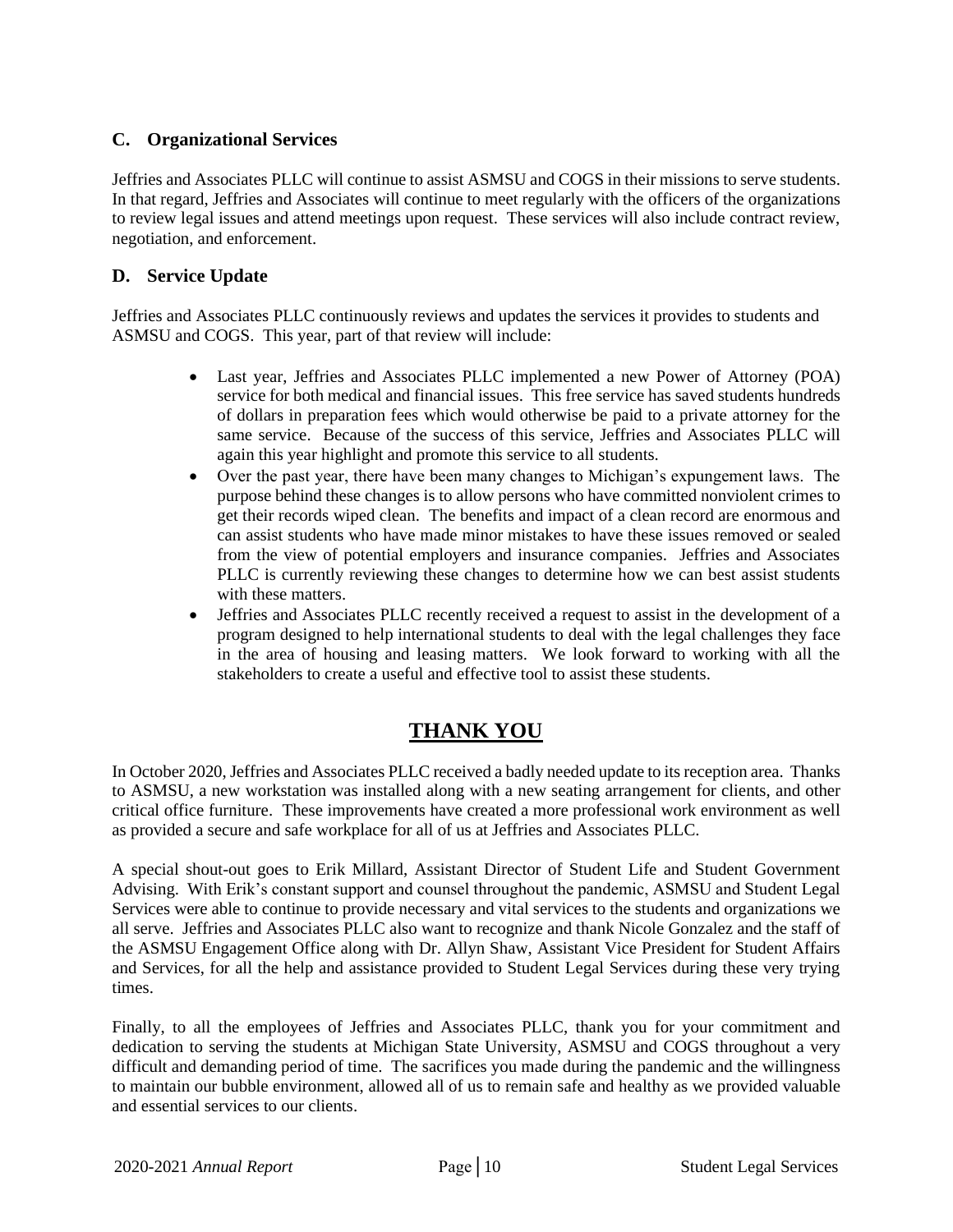## **V. CONCLUSION**

<span id="page-12-0"></span>As this annual report indicates, this has been a challenging and very different year at Student Legal Services. Jeffries and Associates, PLLC has a well-qualified team who works hard every day on behalf of the students at Michigan State University. Experience and innovation go hand in hand to provide unique legal services for students and their student government bodies, ASMSU and COGS. It is our responsibility and privilege to account for our services to you.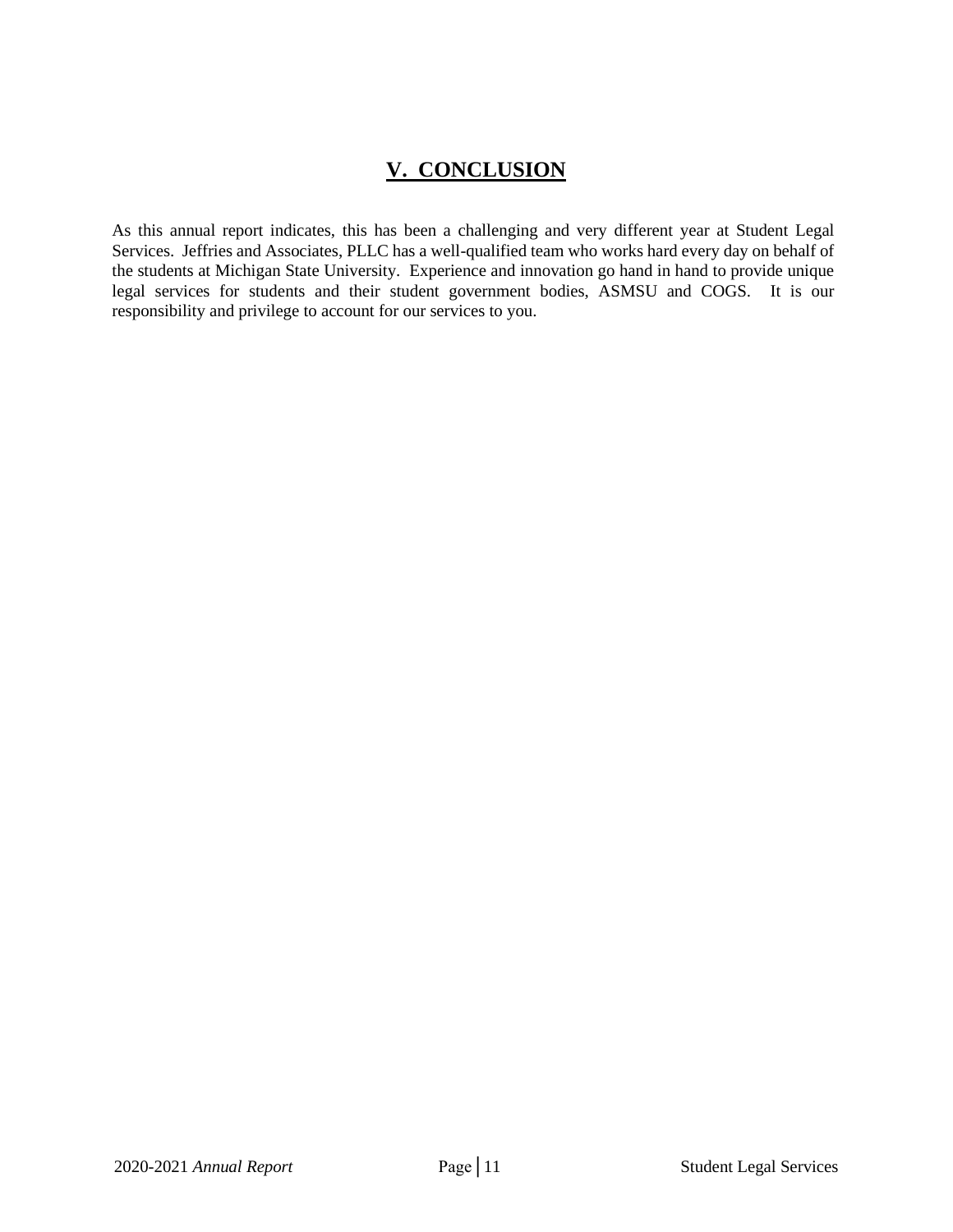## **Appendix A: Student Legal Services Statistics 2020-2021**

### **Part 1: Annual Totals & Percentages**

<span id="page-13-1"></span><span id="page-13-0"></span>

| <b>Categories</b>                        | <b>Hours</b> | $%$ of<br><b>Total</b><br><b>Hours</b> |
|------------------------------------------|--------------|----------------------------------------|
| <b>Total Grad</b><br>(Students)          | 566          | 12.50%                                 |
| <b>Total Undergrad</b><br>(Students)     | 2546.5       | 56.25%                                 |
| <b>Total COGS</b><br>(Org.)              | 255.25       | 5.64%                                  |
| <b>Total ASMSU</b><br>(Org.)             | 1159         | 25.60%                                 |
| <b>Combined</b>                          | <b>Hours</b> | $%$ of<br><b>Total</b><br><b>Hours</b> |
| <b>Total COGS</b><br>$(Student + Org.)$  | 821.25       | 18.14%                                 |
| <b>Total ASMSU</b><br>$(Student + Org.)$ | 3705.5       | 81.86%                                 |

## **Total Hours: 4526.75**



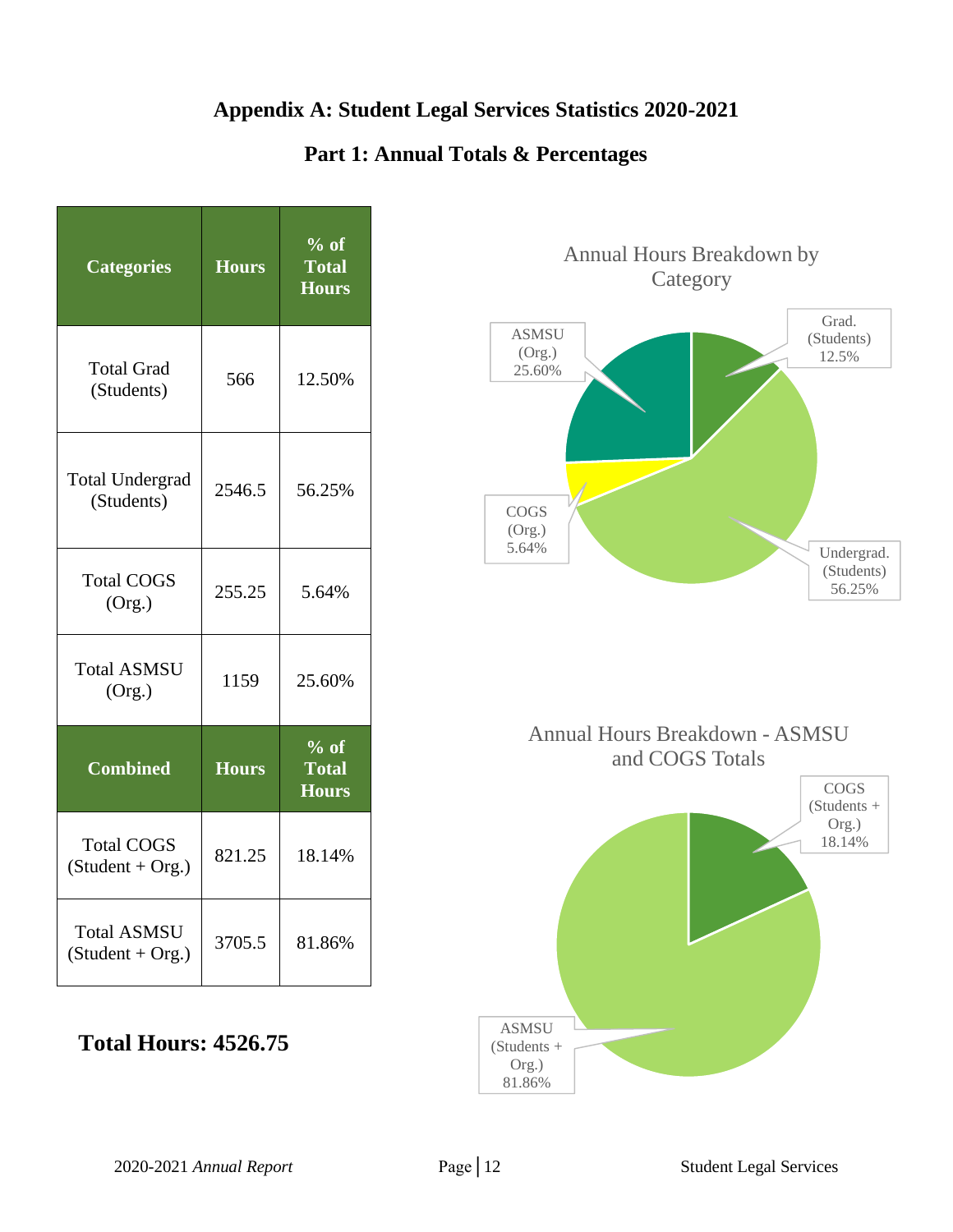## **Part 2: Semester Totals & Percentages**

## Fall 2020 Totals

<span id="page-14-0"></span>

| <b>Categories</b>                           | <b>Hours</b> | % of Total<br><b>Hours</b> |
|---------------------------------------------|--------------|----------------------------|
| <b>Total Grad</b><br>(Students)             | 291.75       | 17.37%                     |
| Total<br>Undergrad<br>(Students)            | 963.75       | 57.38%                     |
| <b>Total COGS</b><br>(Org.)                 | 87.5         | 5.21%                      |
| <b>Total ASMSU</b><br>(Org.)                | 336.5        | 20.04%                     |
| <b>Combined</b>                             | <b>Hours</b> | % of Total<br><b>Hours</b> |
| <b>Total COGS</b><br>$(Student +$<br>Org.)  | 379.25       | 22.58%                     |
| <b>Total ASMSU</b><br>$(Student +$<br>Org.) | 1300.25      | 77.42%                     |



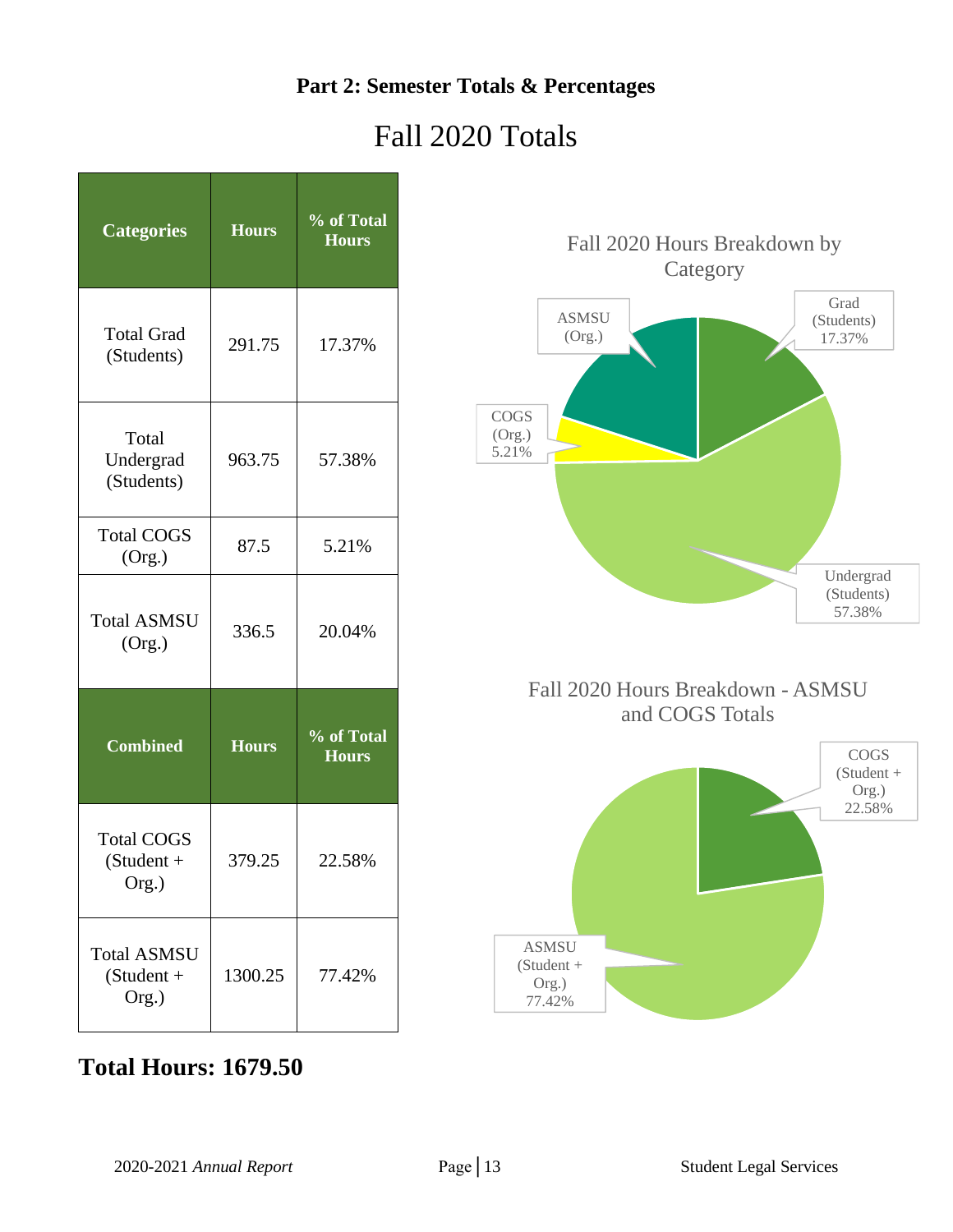## Spring 2021 Totals

| <b>Categories</b>                           | <b>Hours</b> | $%$ of<br><b>Total</b><br><b>Hours</b> |
|---------------------------------------------|--------------|----------------------------------------|
| <b>Total Grad</b><br>(Students)             | 176          | 9.42%                                  |
| Total<br>Undergrad<br>(Students)            | 1229.75      | 65.81%                                 |
| <b>Total COGS</b><br>(Org.)                 | 75.5         | 4.04%                                  |
| <b>Total ASMSU</b><br>(Org.)                | 387.25       | 20.73%                                 |
| <b>Combined</b>                             | <b>Hours</b> | $%$ of<br><b>Total</b><br><b>Hours</b> |
| <b>Total COGS</b><br>$(Student +$<br>Org.)  | 251.5        | 13.46%                                 |
| <b>Total ASMSU</b><br>$(Student +$<br>Org.) | 1617         | 86.54%                                 |

## **Total Hours: 1868.5**

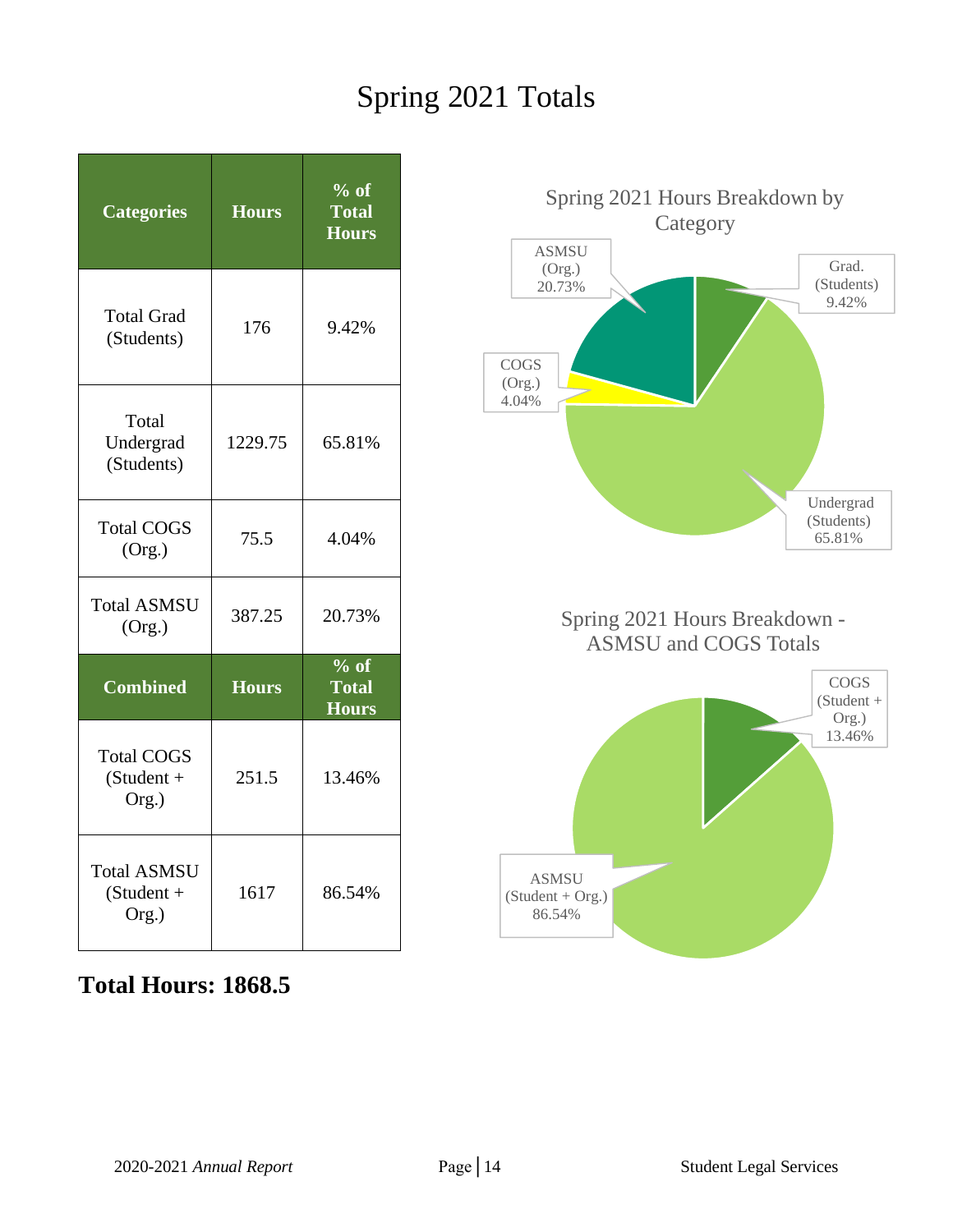## Summer 2021 Totals

| <b>Categories</b>                              | <b>Hours</b> | % of Total<br><b>Hours</b>               |
|------------------------------------------------|--------------|------------------------------------------|
| <b>Total Grad</b><br>(Students)                | 98.25        | 10.04%                                   |
| Total<br>Undergrad<br>(Students)               | 353          | 36.07%                                   |
| <b>Total COGS</b><br>(Org.)                    | 92.25        | 9.43%                                    |
| Total<br><b>ASMSU</b><br>(Org.)                | 435.25       | 44.47%                                   |
| <b>Combined</b>                                | <b>Hours</b> | $\frac{6}{100}$ of Total<br><b>Hours</b> |
| <b>Total COGS</b><br>$(Student +$<br>Org.)     | 190.5        | 19.46%                                   |
| Total<br><b>ASMSU</b><br>$(Student +$<br>Org.) | 788.25       | 80.54%                                   |

# Grad (Students) 10.04% Undergrad (Students) 36.07% COGS (Org.) 9.43% ASMSU (Org.) 44.47% Summer 2021 Hours Breakdown by Category COGS (Student  $+$  Org.) 19.46% ASMSU (Student + Org.) 80.54% Summer 2021 Hours Breakdown - ASMSU and COGS Totals

## **Total Hours: 978.75**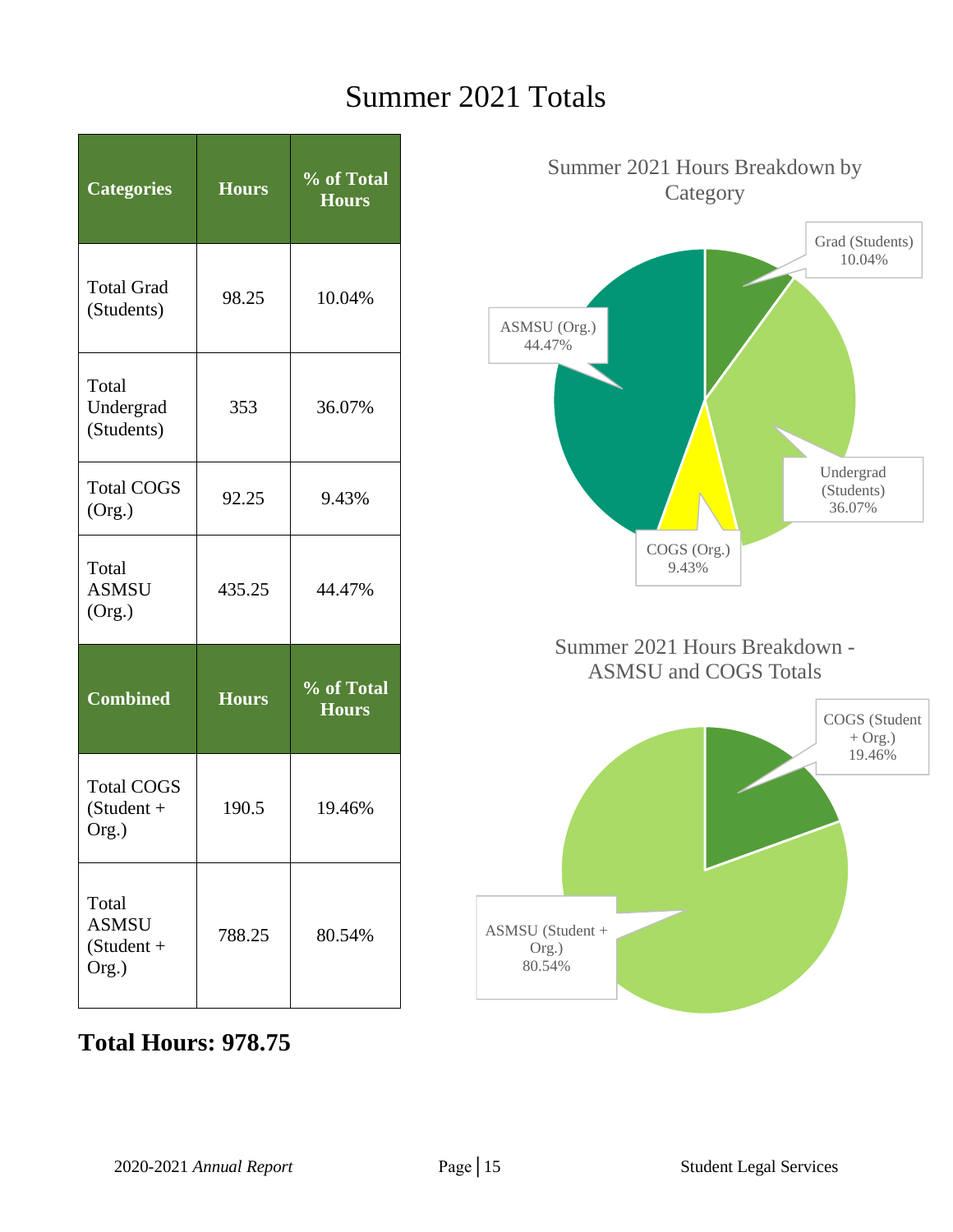## **Appendix B: Collections, Damages and Refunds**

<span id="page-17-0"></span>Over the past several years, Jeffries and Associates PLLC has been tasked with recovering money owed to ASMSU pursuant to the terms and conditions of several vendor contracts, as well as the enforcement of liquidated damage provisions, force majeure provisions, and demands for refunds as shown in the following schedule:

| Year  | <b>Vendor</b>                      | <b>Amount Recovered</b> | <b>Description</b>                                                                                                      |
|-------|------------------------------------|-------------------------|-------------------------------------------------------------------------------------------------------------------------|
| 2016  | Jostens (RCL)                      | \$15,000.00             | Enforced liquidated damage<br>provision of \$500 per day for each<br>day yearbooks were late. Total days<br>late - $30$ |
| 2017  | Lauren Studios (RCL)               | \$54,057.00             | Recovery of past due payments<br>$(2015 - 2017)$                                                                        |
| 2018  | Lexis Nexis                        | \$13,422.29             | Recovery of past due payments                                                                                           |
| 2018  | <b>Thompson Reuters</b>            | \$14,202.00             | Recovery of past due payments                                                                                           |
| 2020  | Dean Transportation<br>(Safe Ride) | \$30,000.00             | Enforced force majeure provision<br>for service stoppage due to COVID<br>pandemic                                       |
| 2021  | TransLoc<br>(Safe Ride)            | \$15,130.25             | Recovery for paid, but unused,<br>software service.                                                                     |
| 2021  | TransLoc<br>(Safe Ride)            | \$13,650.00             | Reduction in overall annual<br>software costs for 2021-2023<br>service years.                                           |
| Total |                                    | \$155,471.54            |                                                                                                                         |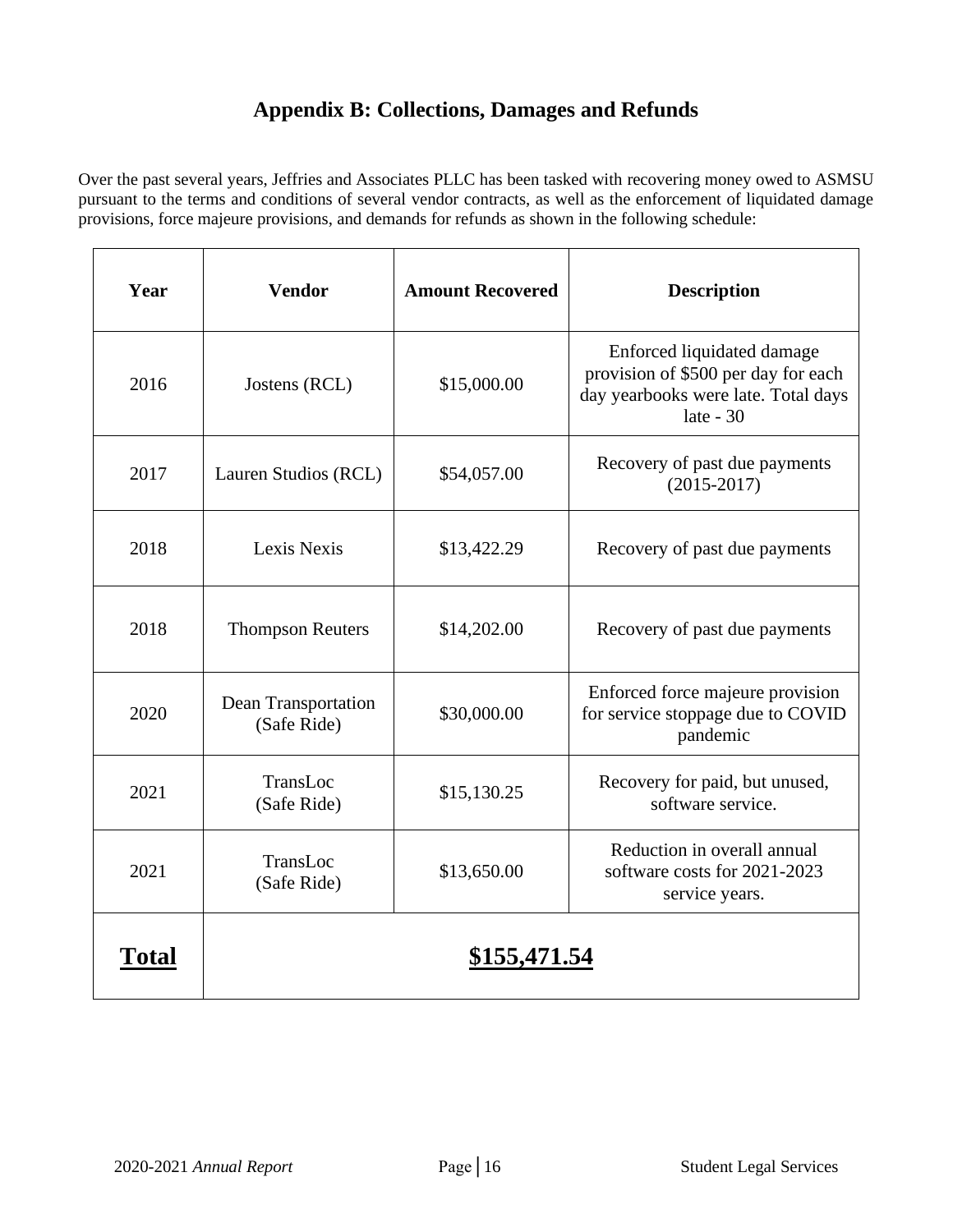<span id="page-18-0"></span>

## **Appendix C: 2020-2021 Survey Results**

How did you find out about Student Legal Services?

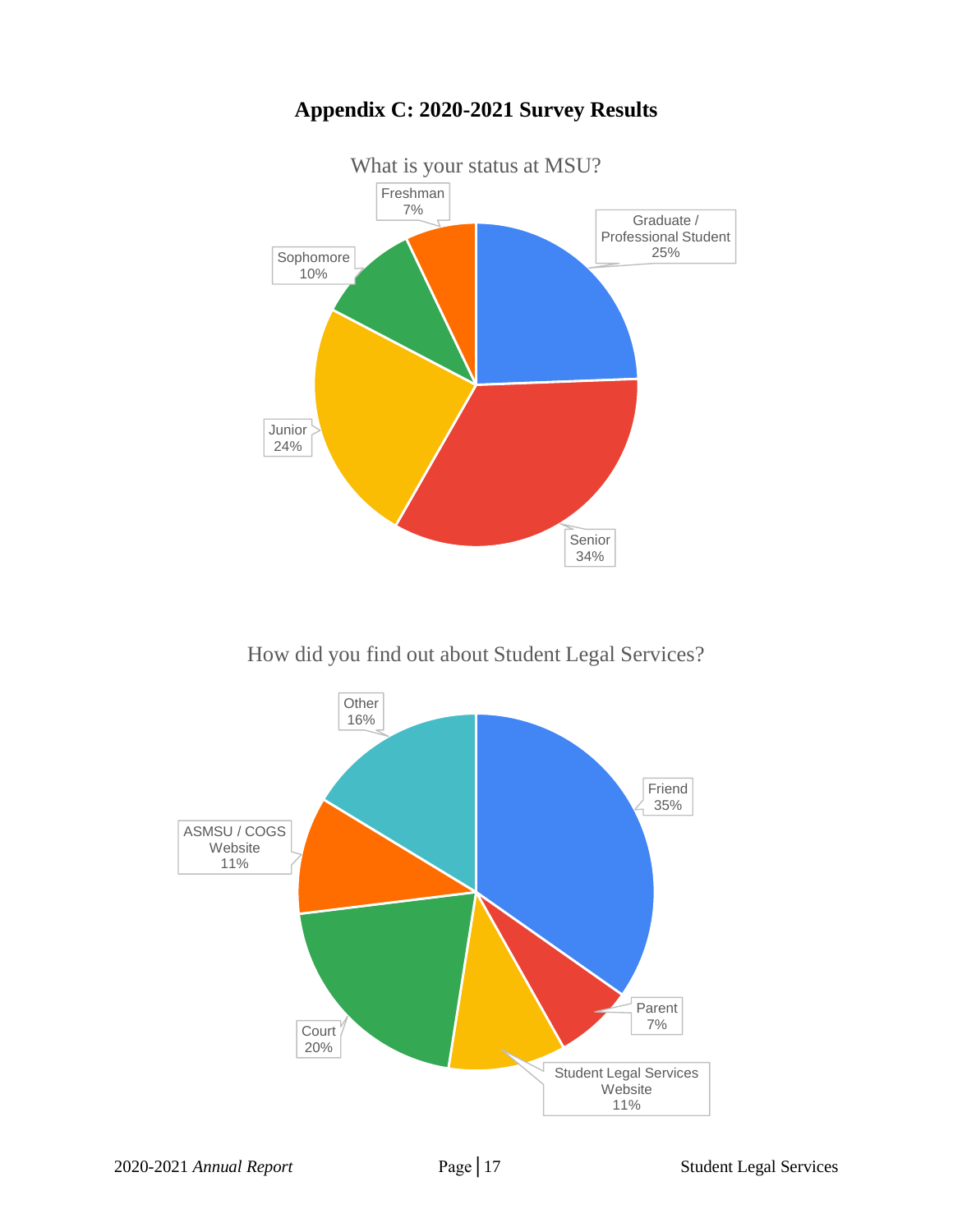## What Issue brought you to Student Legal Services?

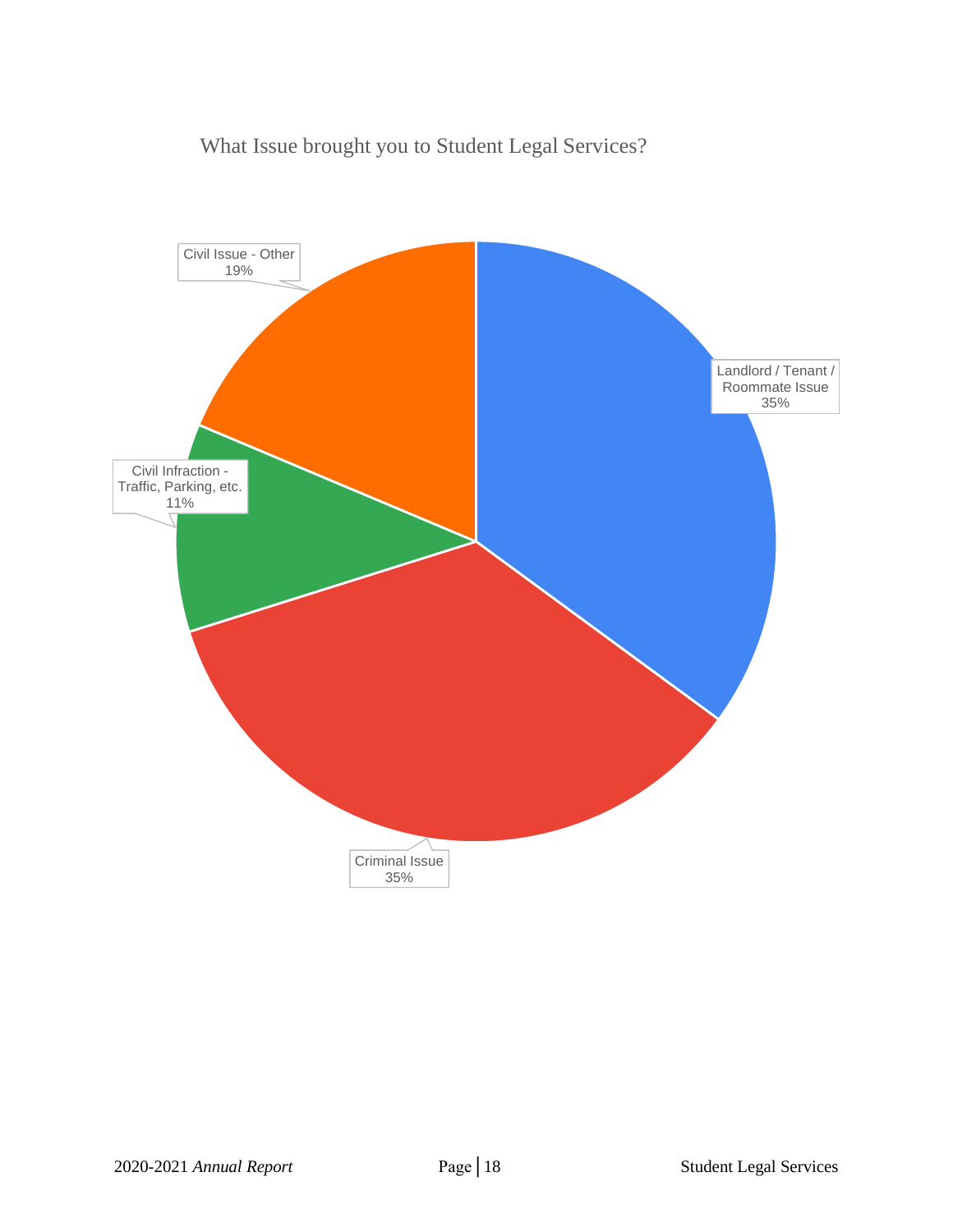

What was your level of understanding as to your legal issue prior to seeking Student Legal Services?

> Strongly Agree 90%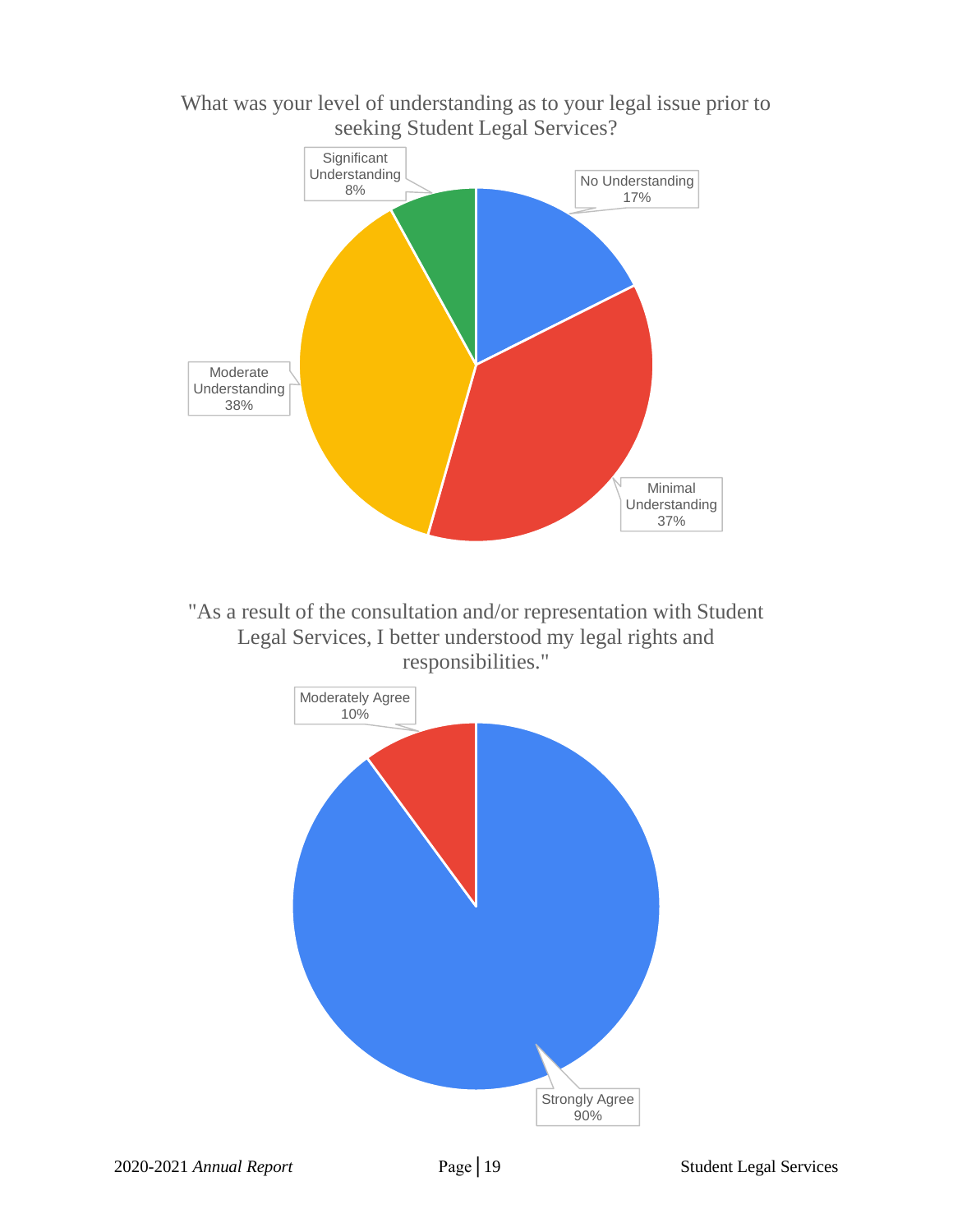

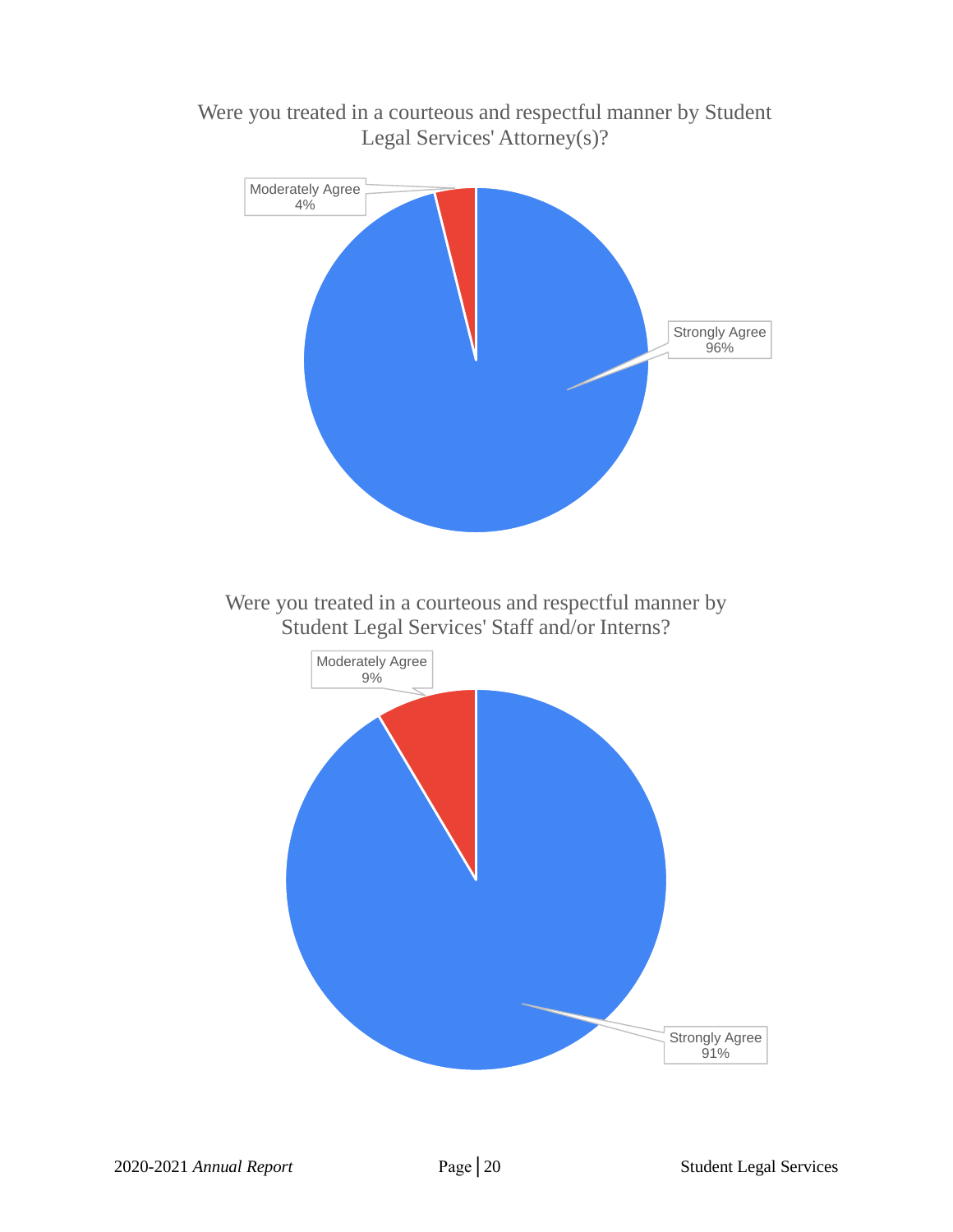

"My legal issue(s) caused stress in at least one area of my life."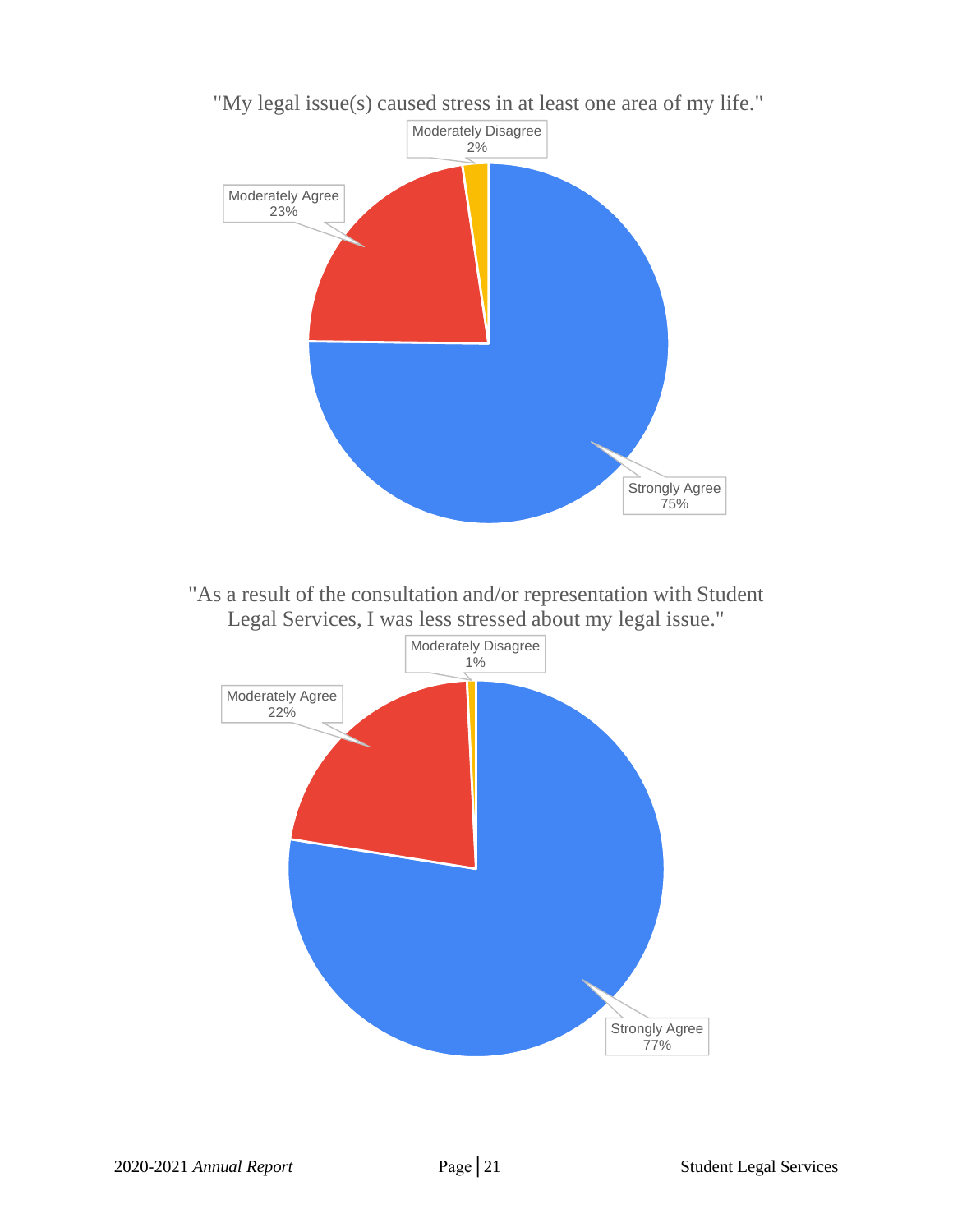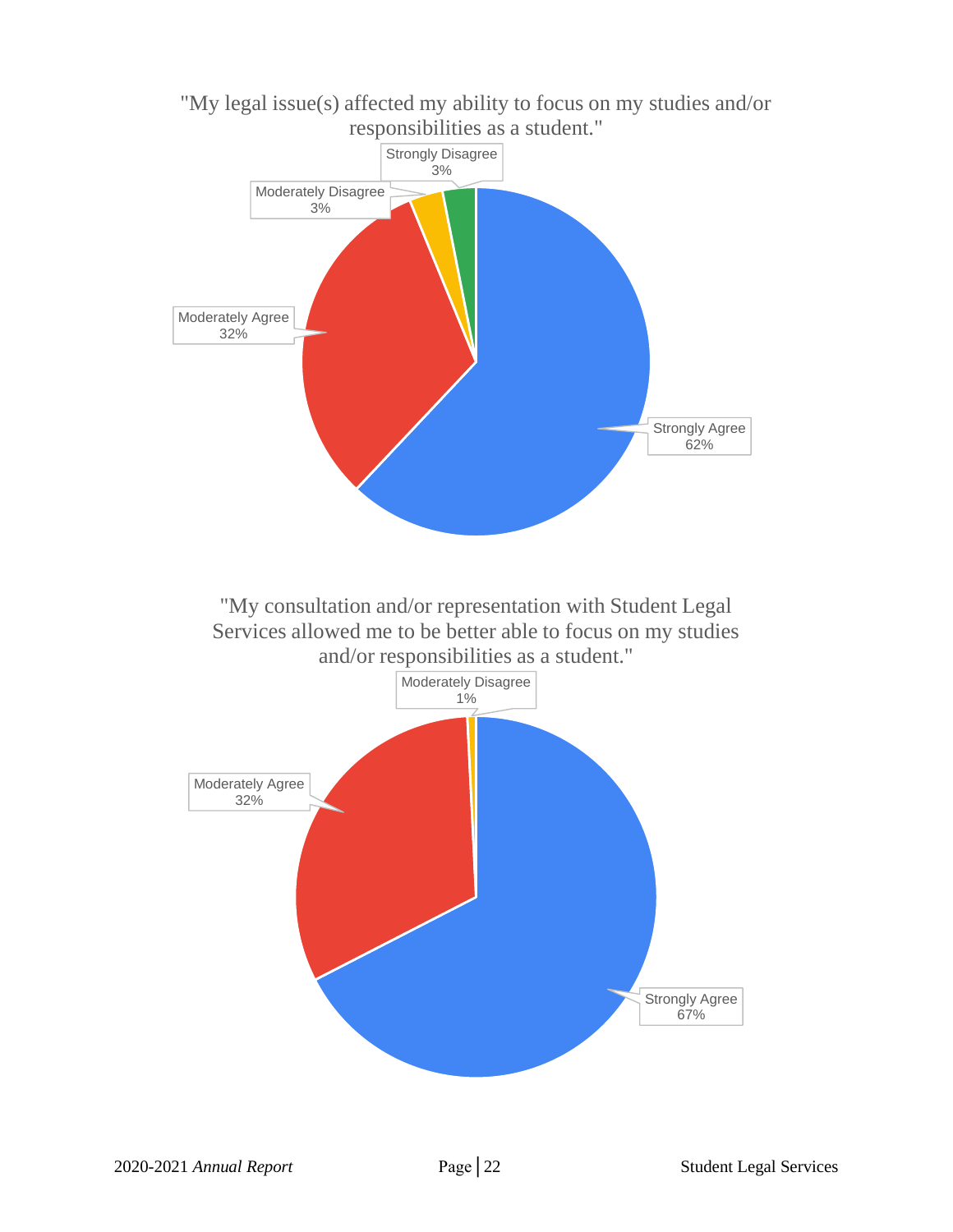

"I believe Student Legal Services is a valuable service for students."

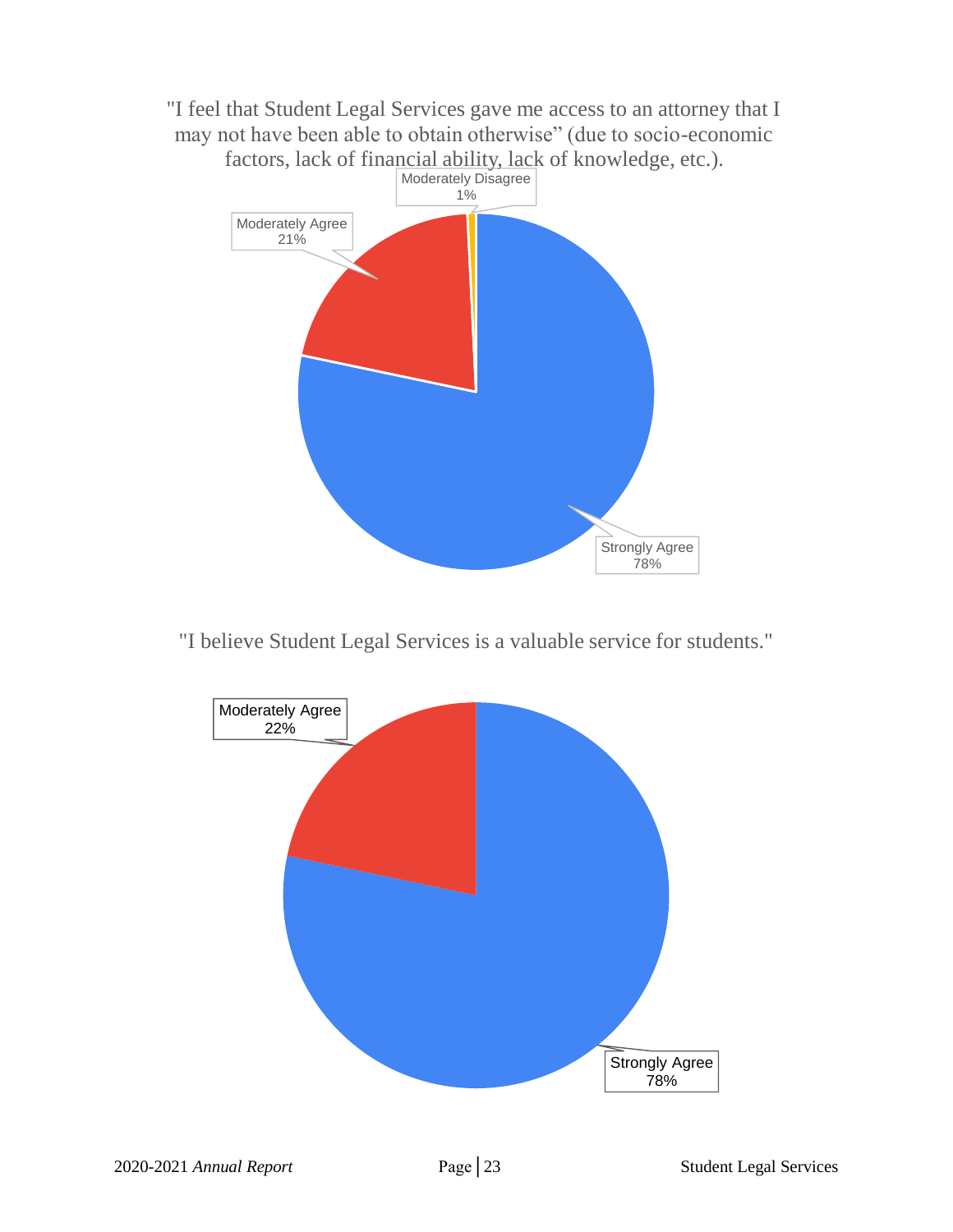## **Appendix D: 2020-2021 Student Survey Comments**

- <span id="page-25-0"></span>• Student legal services was extremely helpful I am so grateful for all that they did for me!!
- When I first was met with Student Legal Services about my situation, I was very anxious and stressed because I didn't know what to do or what was going on. Student legal services helped me greatly by giving me a better understanding of the situation and helped me feel more at ease about everything. Brian Jeffries was able to get my charge reduced down to something less so I could still have a clean record. I am so thankful for student services and Mr. Jeffries because I don't know what I would have done if I wasn't made aware of this at MSU.
- David was great and responded so quickly.
- The lawyer who tele-consulted with me, David Meyers, was extremely patient, thorough, and knowledgeable. He took the time to answer all my questions and had all my power of attorney documents completed within a few hours and also continued to be super helpful and answer my questions once that was given to me. I really appreciated all the services and how easy and helpful it was.
- Student Legal Services has been very helpful, professional, and patient.
- This is my second time working with Dave Meyers. He is great at his job and I am extremely thankful that both Mr. Meyers and this service is available to students!
- Thank you for providing your services to students of MSU! It does not go unappreciated!
- I would like to commend Brian Jeffries for handling my case diligently and for always keeping me informed about the situation. I would highly suggest Student Legal Services to any friend that may need it.
- Student legal services did a great job in helping me resolve my case and made it less stressful on me to get back to my schoolwork and continue my everyday life.
- This was a great experience. I am so thankful for the help I received from Student Legal Services.
- Thank you, especially to David, for his help and advice!
- AMAZING EXPERIENCE! THANKS FOR THE HELP!
- Thank you so much!!!
- David Meyers is the man. Thank you so much.
- I had a terrible morning and after just one phone call with an attorney I felt so much better about my situation.
- "I just wanted to thank you so much for helping me through this. That was the longest 15 months of my life, and I am so incredibly grateful that you worked to do everything you could to make things better. Because of you, I am able to finally move on from a stuck phase and chase my dreams! Thank you so much for everything Mr. Jeffries. There simply are not enough words to thank you. Thank you, thank you x 3000!"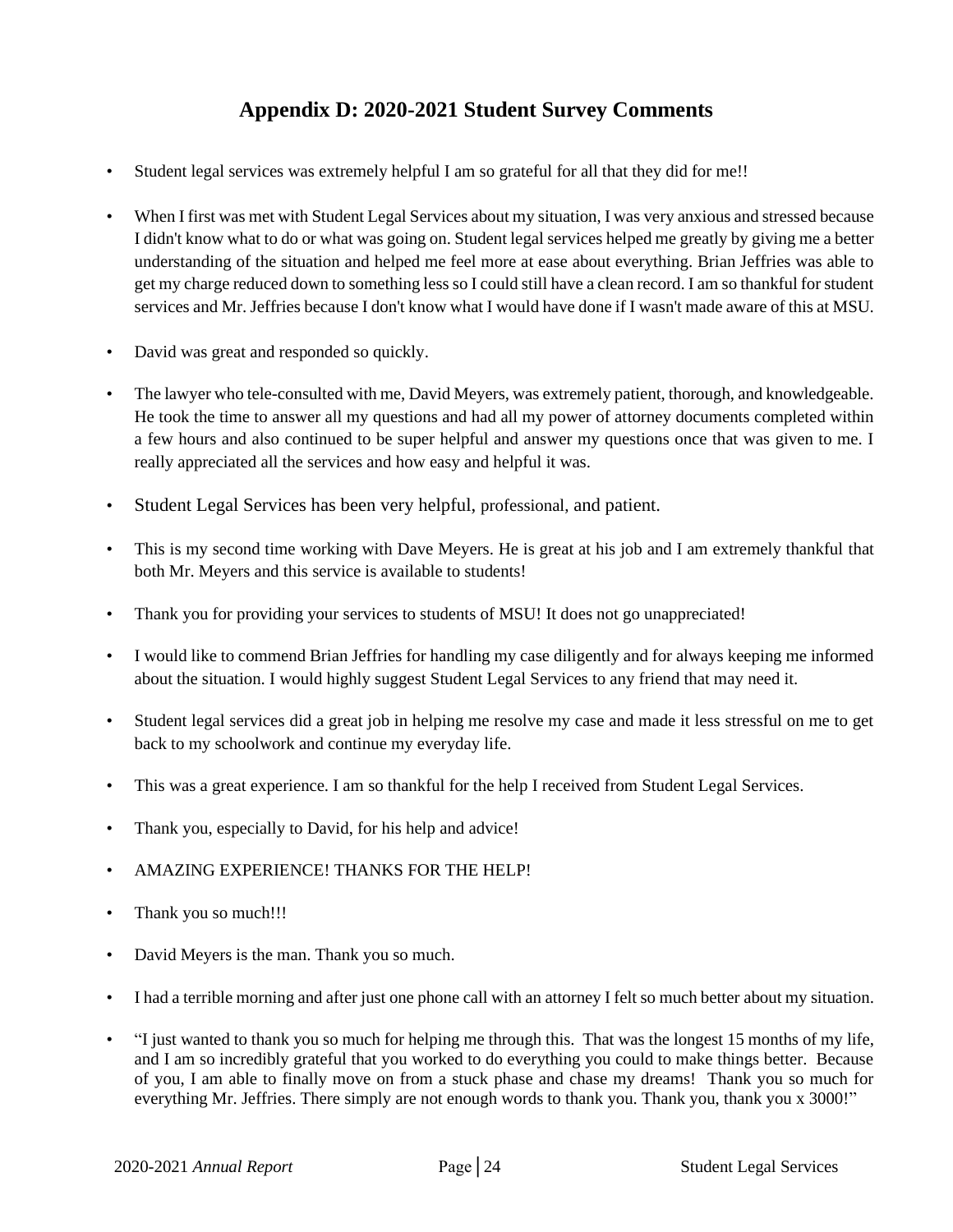- "Mr. Meyers, I just wanted to say thank you and express how grateful I am for everything you did for me. It has not been an easy time for my family and me. Without your help and kindness through this whole process, I probably would have ended up with \$1000's less in my bank account and a lot of other problems. I hope you understand how truly grateful I am for getting the opportunity to have someone as dedicated as you to help me!"
- Dave Meyers was amazing! He spoke very highly of me and was able to get my sentencing cut in half. I truly appreciate his services!
- David is great! I am grateful to be able to utilize these services free of charge. I do not know if my situation would have been resolved if I did not have these services. David made me feel a lot more comfortable and did not judge me in my situation. He is amazing.
- I was very nervous about my legal issues and it caused a lot of stress in my life, Student Legal Services helped to minimize the stress. I had a wonderful experience with Brian Jeffries and he was a huge help. I could not have asked for a better person to represent and help me. I want to emphasize on what an amazing person he is and how grateful I am to have had access to him and his help through the school.
- I'm very grateful to have this service available to me as a student, wonderfully helpful!
- I love the service.
- My attorney, Brian Jeffries, was beyond helpful, kind, and considerate during my legal issues. He helped me better understand the legal process and gave me hope from the beginning to the end of my case.
- The two attorneys I met with; David Meyers and Brian Jeffries were able to drop two civil infractions of mine and knock a misdemeanor open intox down to a civil infraction. I could not be more thankful for their hard work.
- The attorneys were very helpful and understanding and were always willing to answer questions which was comforting in this stressful situation. I'm very thankful for their service and it made at least that aspect of it less stressful since finding and paying a good lawyer as a student can be difficult.
- I had Brian Jeffries along with a meeting with David Meyers and both were very helpful and reassuring with my case! I am thankful I used MSU legal rather than hiring a different lawyer. Thank you so much!
- I never would have been able to afford a lawyer and would have been screwed by my landlord if I had not had Student Legal Services. Thank you so much!!!
- Student Legal Services was very helpful, just knowing I had someone taking care of the situation made me stress less about the court and more on school (or at least an improvement).
- You guys were great. I thank you all for helping me understand the situation.
- I cannot express my thanks in words to MSU student legal services. Working with them has put my mind at ease and has allowed me to refocus my time and energy on my education. Without ASMSU/legal office, financially, emotionally, and educationally I would be in a detrimental position. I am so grateful for the services they have provided me.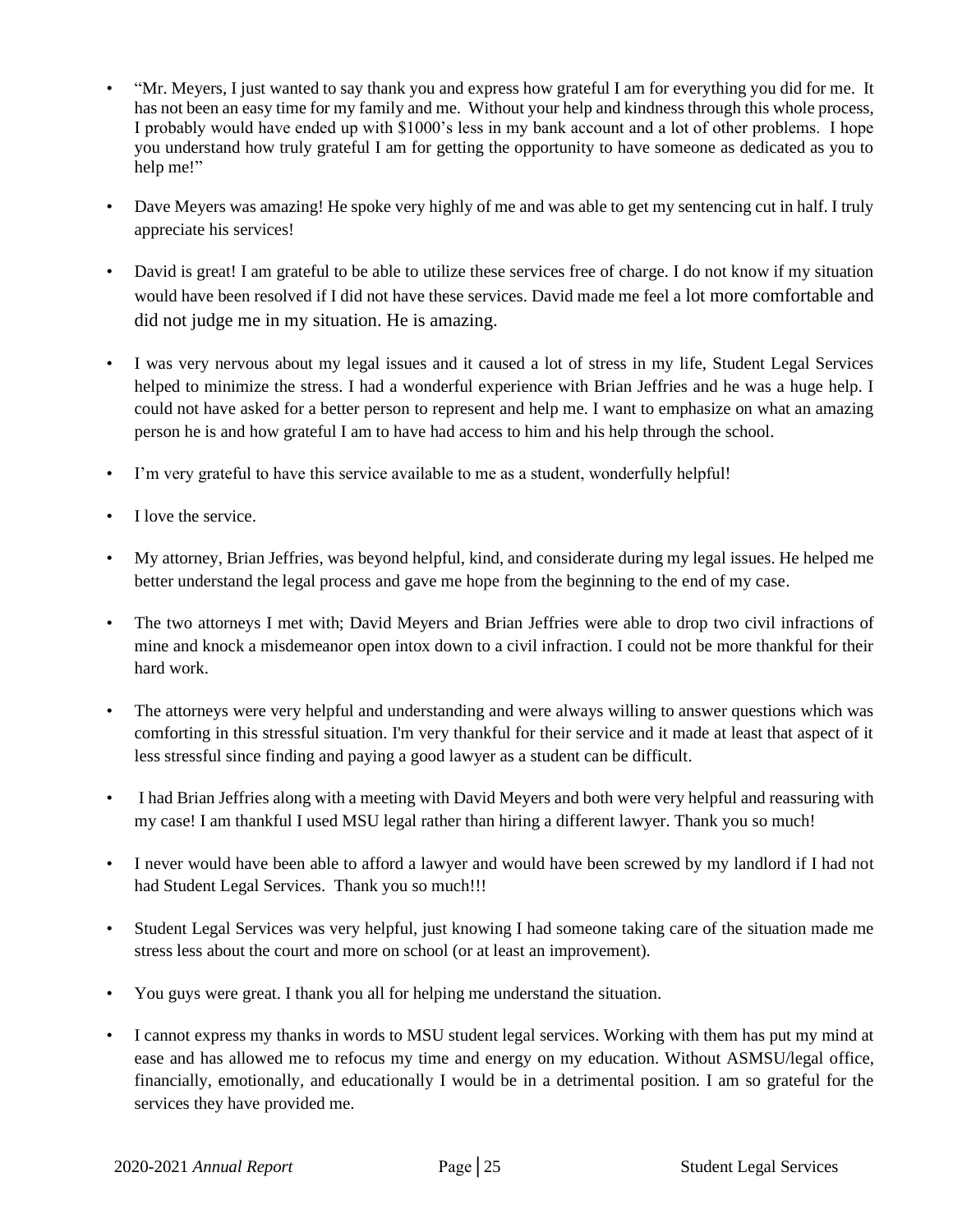- Wonderful service! You all should be very proud of yourselves.
- No suggestions, you guys were great!
- Thank you!
- The staff and attorneys were very respectful and genuinely seemed like they wanted to help.
- Mr. Jeffries is fantastic!
- It's really helpful for international student.
- I had nothing but a positive experience. I'm so thankful that student Legal Services was brought to my attention because I honestly don't know what I would've done without it. I will recommend student legal services to anyone any day!
- Thanks for assistance from the office
- Attorney was so kind and helpful.
- Thank you for all your help and even helping me after my case was done.
- I strongly think that this organization is a great concept, and a huge help for MSU students.
- Phenomenal campus resource! I would highly recommend them to any MSU student.
- The student legal services team did much more for me than I expected. They truly went above and beyond and I am very grateful.
- We had a great experience and are very happy with how David Meyers handled our situation. Thank you so much!
- Mr. Meyers was a genuine man and lawyer. He offered not only help for the current situation, but gave us his card and said anytime we need something he has got us.
- I can't thank Legal Services enough. Mr. Meyers was such a big help and he was on point with his advice.
- Thank you for all the help!
- Brian and Dave acted in my best interest and were always more than willing to answer questions.
- Thank you for your help!
- David Meyers is amazing!
- ASMSU student legal services has great attorneys that made my process of dealing with my legal issues a lot smoother. Very professional, and caring people.